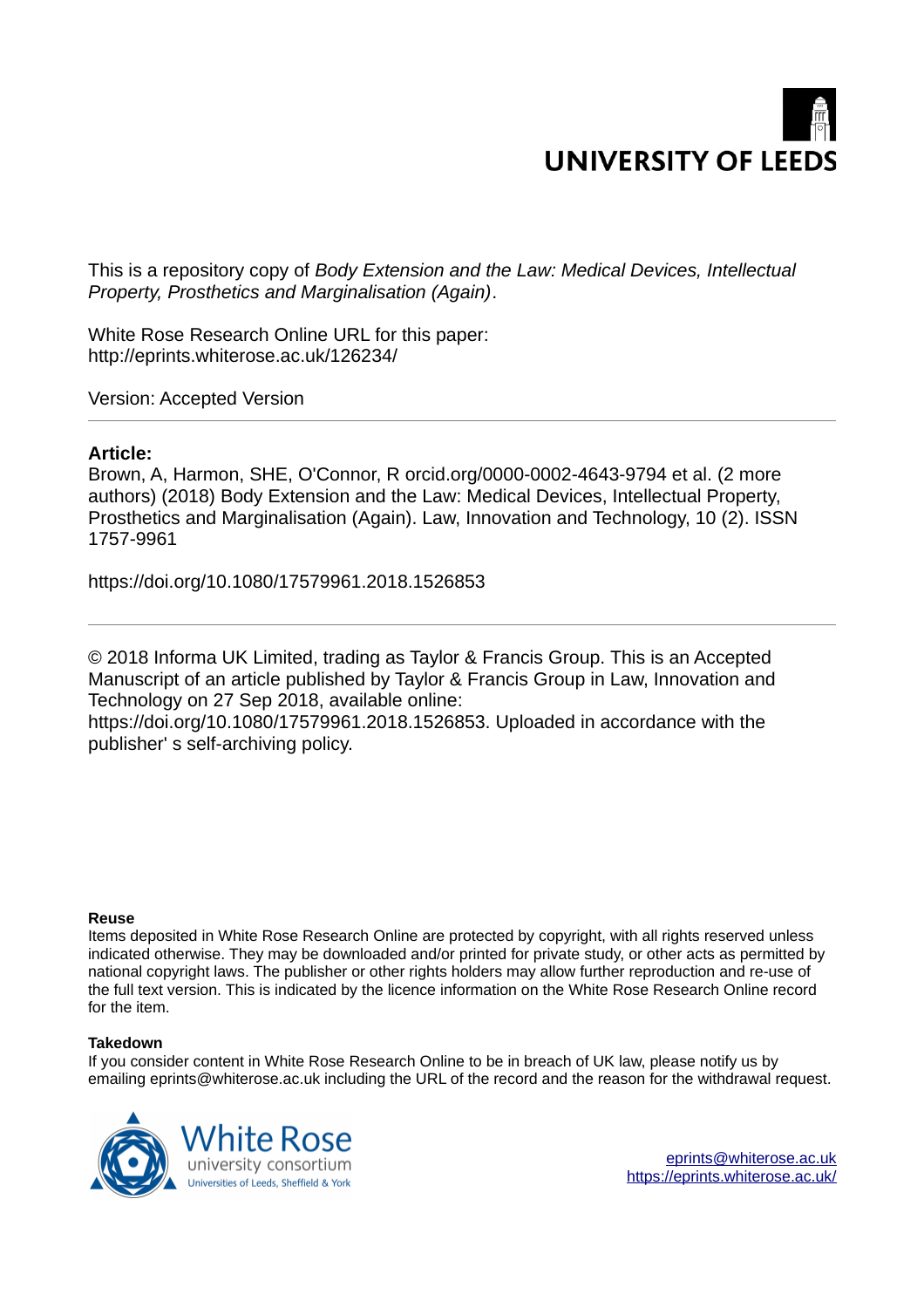# **Body Extension and the Law: Medical Devices, Intellectual Property, Prosthetics and Marginalisation (Again)**

Shawn H.E. Harmon

Honorary Fellow, School of Law, University of Edinburgh, Scotland

# Abbe Brown

Professor in Intellectual Property Law, School of Law, University of Aberdeen,

Scotland

Sita Popat

Professor in Performance and Technology, School of Performance and Cultural Industries, University of Leeds, England

Sarah Whatley

Professor of Dance, Centre for Dance Research, Coventry University, England

Rory O'Connor

Charterhouse Professor of Rehabilitation Medicine, Faculty of Medicine and Health,

University of Leeds, England

Corresponding author: Abbe Brown, [abbe.brown@abdn.ac.uk,](mailto:abbe.brown@abdn.ac.uk) School of Law, Taylor Building, Old Aberdeen, AB24 3UB @IGFTowardAccess orcid.org/0000-0002-2222- 4537.

This work was supported by the Wellcome Trust Seed Award "Identity, Governance and Bodily Extensions" under Grant 201515/Z/16/Z (application reference UNS17486)

There are no financial conflicts of interest or benefits arising from this research.

**Word count: (including footnotes) : 12507**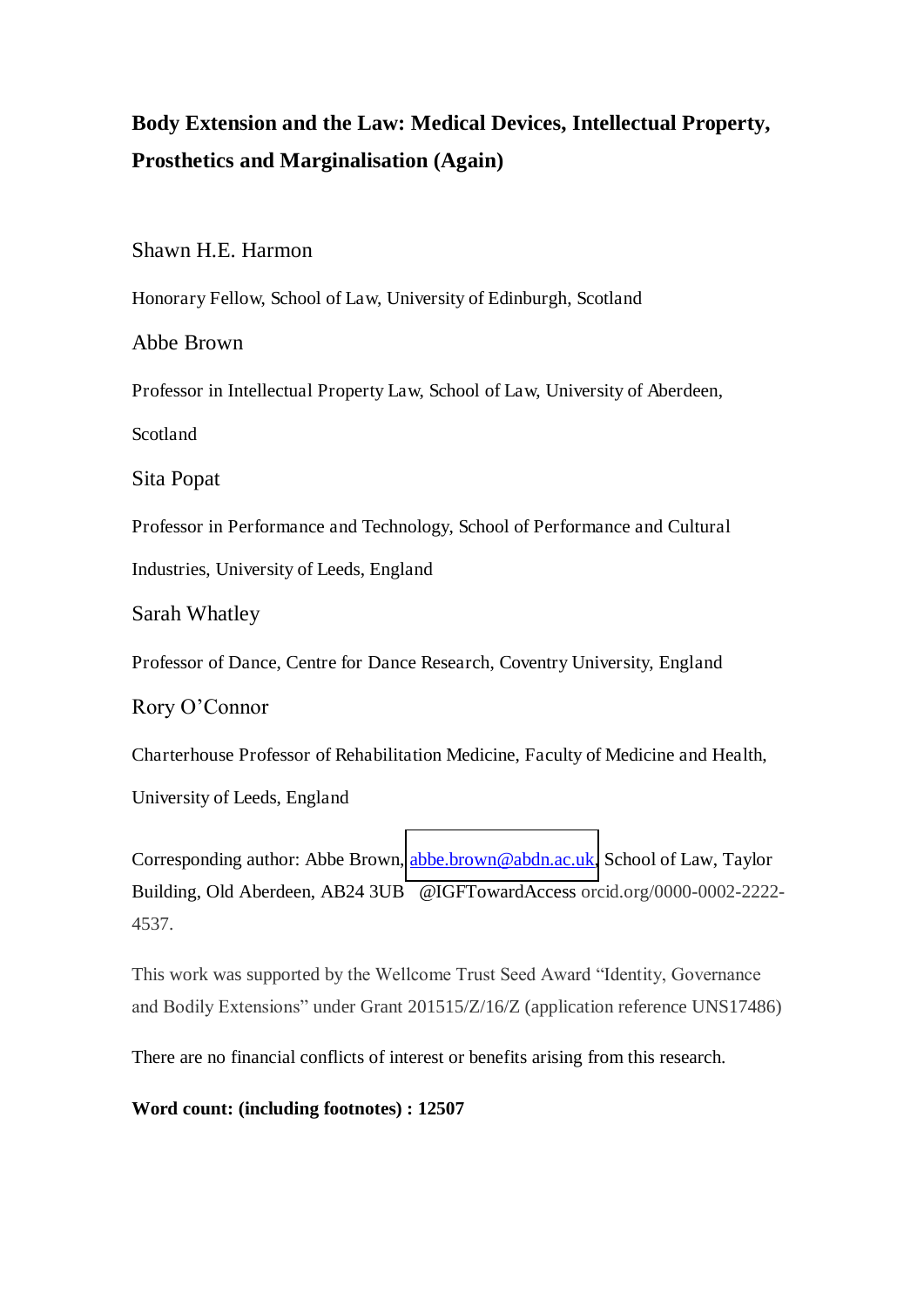# **Body Extension and the Law: Medical Devices, Intellectual Property, Prosthetics and Marginalisation (Again)**

This interdisciplinary paper, drawing on empirical and doctrinal research regarding artificial limbs and digital avatars, analyses two concepts which are argued to be core to the person – integrity and identity. From the perspective of a person who is a prosthetic user, the paper then evaluates the extent to which two legal regimes which are highly relevant to prosthetics, medical devices regulation (and its delivery) and intellectual property (and its power), engage with the person, integrity and identity with a focus on approaches taken to authority and control. The paper criticises the meaning which law generates regarding the person. It calls for new approaches to be taken by the legal regimes explored to the person, identity and integrity; and for a new multifaceted interdisciplinary driven approach to the person.

Keywords: Person; integrity; identity; intellectual property; medical devices.

### **1. Introduction**

 $\overline{a}$ 

Human beings – persons bounded in a physiological form – sit at the heart of many of our governance frameworks, moral and legal. The law often focuses, however, on particular outcomes rather than the person; law leaves mostly unaddressed much that might be important to the identity, boundaries and expression of the person. Yet in turn, the ability of the law to effectively govern the person is increasingly challenged, by the growing complexity and fragmentation of the person in a postmodern and technologyentangled society. Whereas the person has traditionally been positioned as a binary (human v. nature, human v. machine, individual v. group, man v. woman, non-disabled v. disabled),<sup>1</sup> there is increasing argument that the person is an 'assemblage'<sup>2</sup> – a

This article is an output of an interdisciplinary project funded by a Wellcome Trust Seed Award "Identity, Governance and Bodily Extensions" under Grant 201515/Z/16/Z (application reference UNS17486)

<sup>&</sup>lt;sup>1</sup> This is an approach much criticised by followers of the affirmative model of disability,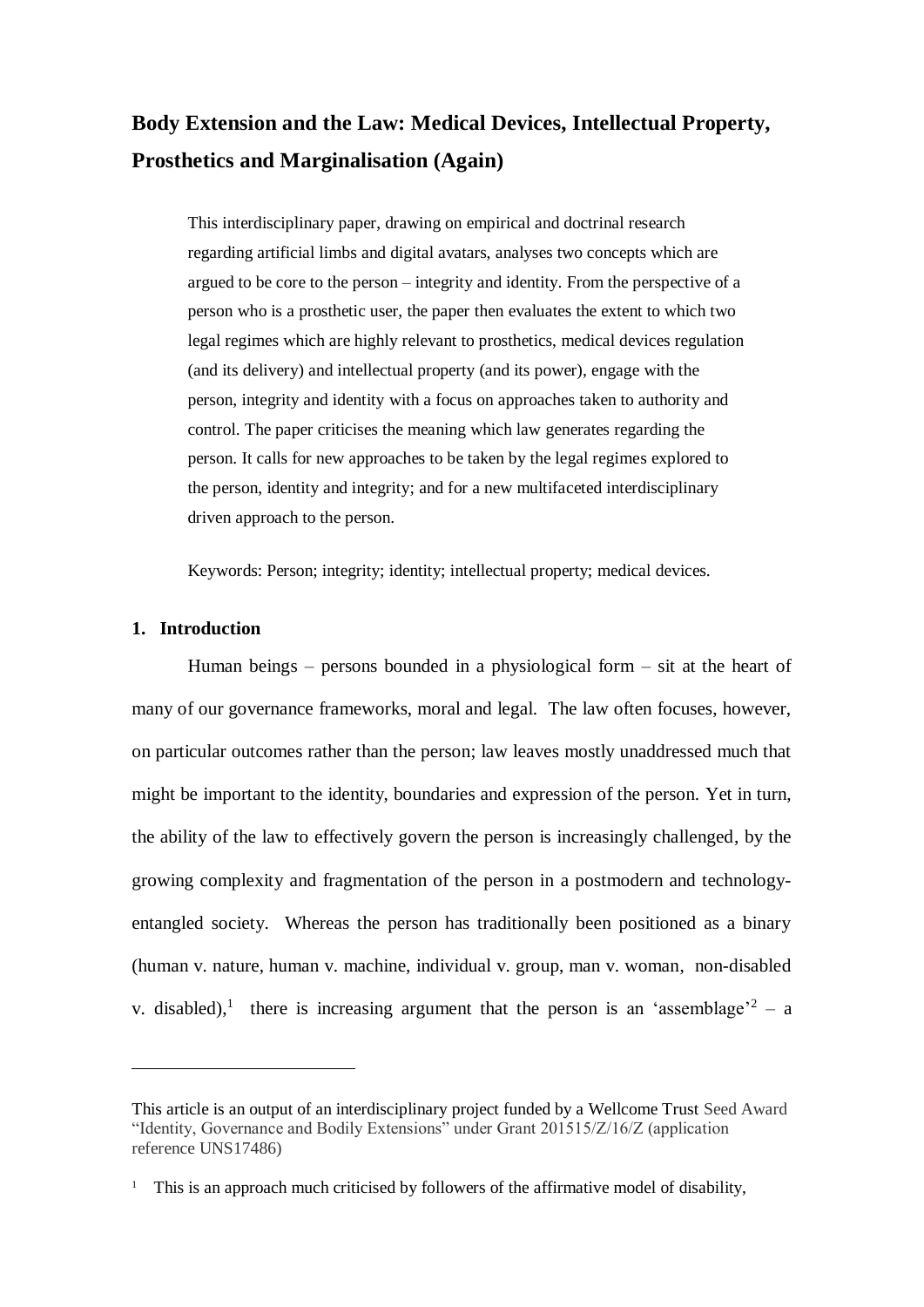variably integrated collection of physical/physiological, material/mechanical, and virtual/digital elements in fluid relation to one another.

In this context, here we (an interdisciplinary group, from law, performance and medicine) explore law as it relates to the person, as extended through physical prosthetics. Our focus is on artificial limbs applied due to an absence caused by congenital condition, physical illness or injury, or personal choice.<sup>3</sup> Our analysis draws heavily on doctrinal legal research, practical medical clinical experiences of one of the authors, and from a small but highly relevant set of interviews and Focus Groups. The work is grounded in 'Identity and Governance of Bodily Extensions: The Case of Prosthetics and Avatars', an interdisciplinary project funded by the Wellcome Trust,<sup>4</sup>

 $\overline{a}$ 

which broadly focuses on what people can do; and indeed by supporters of the social model which sees disability as the restrictions imposed on individuals by society through the social and physical barriers that characterise common interactions and built environments, rather than on how individuals may be 'impaired' John Swain and Sally French "Conclusions: Some Reflections on Key Questions" in John Swain and French, S. (eds.) Disability on Equal Terms (London: Sage, 2008) in contrast to the more traditional medical model of disability, which sees disability (which would include the absence of a limb) as a physiological and functional problem to be remedied or otherwise managed so that the individual can better operate and be accepted in a society not designed for them – see Union of the Physically Impaired Against Segregation, Fundamental Principles of Disability (London: London UPIAS, 1976). For a critique on how medical law and bioethics has engaged with disability, see Alicia Ouellette Bioethics and Disability: Toward a Disability-Conscious Bioethics (Cambridge: CUP, 2011), and Shawn Harmon "The Invisibility of Disability: Using Dance to Shake from Bioethics the Idea of 'Broken Bodies'" (2015) 29 Bioethics 488-498; the social model has achieved significant recognition in policy and lawmaking, notably the Convention on the Rights of Persons with Disabilities (2006).

<sup>&</sup>lt;sup>2</sup> Guattari Deleuze and Felix Guattari (transl. Bruab Massumi) A Thousand Plateaus (London: Continuum, 1987).

<sup>3</sup> Elizabeth Wicks The State and the Body: Legal Regulation of Bodily Autonomy (Oxford: Hart, 2016), which, at 107, discusses bodily modification. Also note the sociological work of the late Debra Gimlin: https://www.researchgate.net/profile/Debra Gimlin/publications?pubType=article. It is with affection and respect that Brown expresses deep sadness that she will be unable to continue their conversations on this issue.

<sup>4</sup> See [http://www.pci.leeds.ac.uk/research/featured-research-projects/identity-and-governance](http://www.pci.leeds.ac.uk/research/featured-research-projects/identity-and-governance-of-bodily-extensions-the-case-of-prosthetics-and-avatars/)[of-bodily-extensions-the-case-of-prosthetics-and-avatars/.](http://www.pci.leeds.ac.uk/research/featured-research-projects/identity-and-governance-of-bodily-extensions-the-case-of-prosthetics-and-avatars/) In the context of this project, we have undertaken discursive meetings and user focus groups. Interviewees were selected to provide a range of perspectives on limb and avatar usage and design. Interviews were semi structured, lasted approximately one hour, were recorded and transcribed with verbal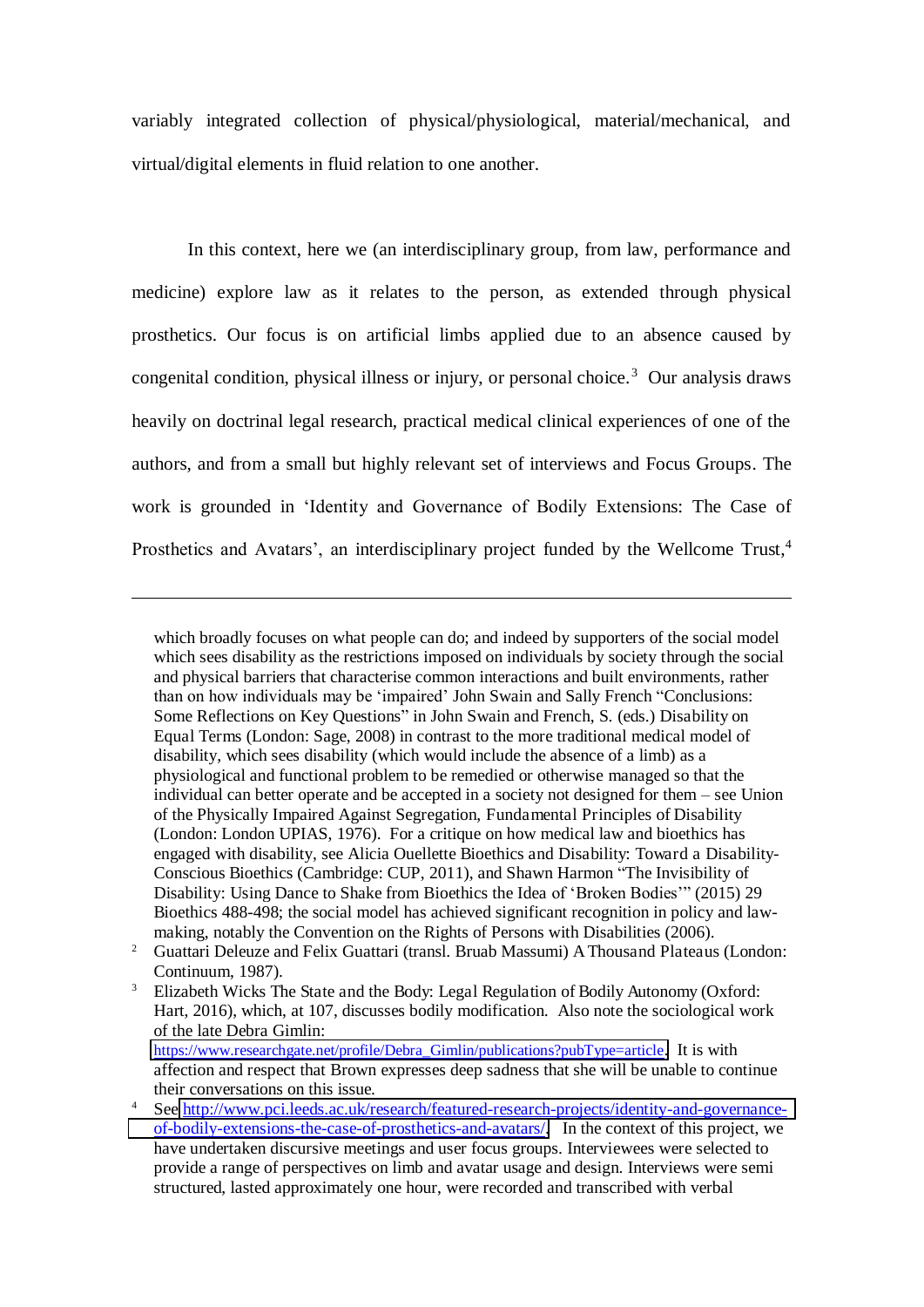and also, as will be noted, on previous empirical research in the disability and digital settings.

Our intent is to uncover the extent to which laws in general, and two specific legal regimes in particular – medical devices and intellectual property ("IP") - are sensitive to, or appropriately reflect, the reality of persons who use these particular extensions. The first regime is chosen as prosthetics are medical devices, the marketing and deployment of which typically require regulatory approval and meeting quality and safety standards. The second regime is explored, with a UK focus, as prosthetics or their components can be the results of innovation and creativity; as such intellectual property ("IP") rights (particularly patent, design and copyright) can be obtained claimed and exercised. This is also against the backdrop of technology making it increasingly easy to reproduce the work of others – thus potentially infringing IP rights while enhancing personal experiences.<sup>5</sup> We argue that these regimes have the potential to impact directly on prosthetic development, allocation, and use; empower or marginalise prosthetic users, a group already long and widely discriminated against;<sup>6</sup> and contribute to how

recorded consent to quotation in inter alia publications. 3 interviews were carried out with amputees (one an artist, runner, advocate and lower limb above knee amputee, one a dancer and lower limb above knee amputee and one a computer gamer and cybernet athlete paralysed from shoulder downwards. Another interview was held with the director of a prosthetic limb manufacturer. The interviewees were all already known to the members of the project team and in some cases are involved in the project. An avatar focus group was attended by 8 people, all players with massively multiplayer online games, recruited via postings on massively multiplayer online game Facebook groups. The prosthetic user group was attended by 3 people, 2 limb users and one carer, recruited via the Seacroft Hospital Prosthetics User. Focus groups were semi-structured, lasted 2 hours, were audio recorded and transcribed and consent forms were signed at the events.

<sup>5</sup> For example, 3D printing allows individuals to build/print devices in their home with very little oversight, and in the process to copy IP-enclosed products: with a focus on technology, see Adam Thierer and Adam Marcus "Guns, Limbs, and Toys: What Future for 3D Printing" (2016) 17 Minnesota Journal of Law, Science & Technology 805-854; with a focus on legal pathways, see

<sup>&</sup>lt;sup>6</sup> Paul Abberley "The Concept of Oppression and the Development of a Social Theory of Disability" (1987) 2 Disability, Handicap & Society 5-19; Fiona Campbell "Inciting Legal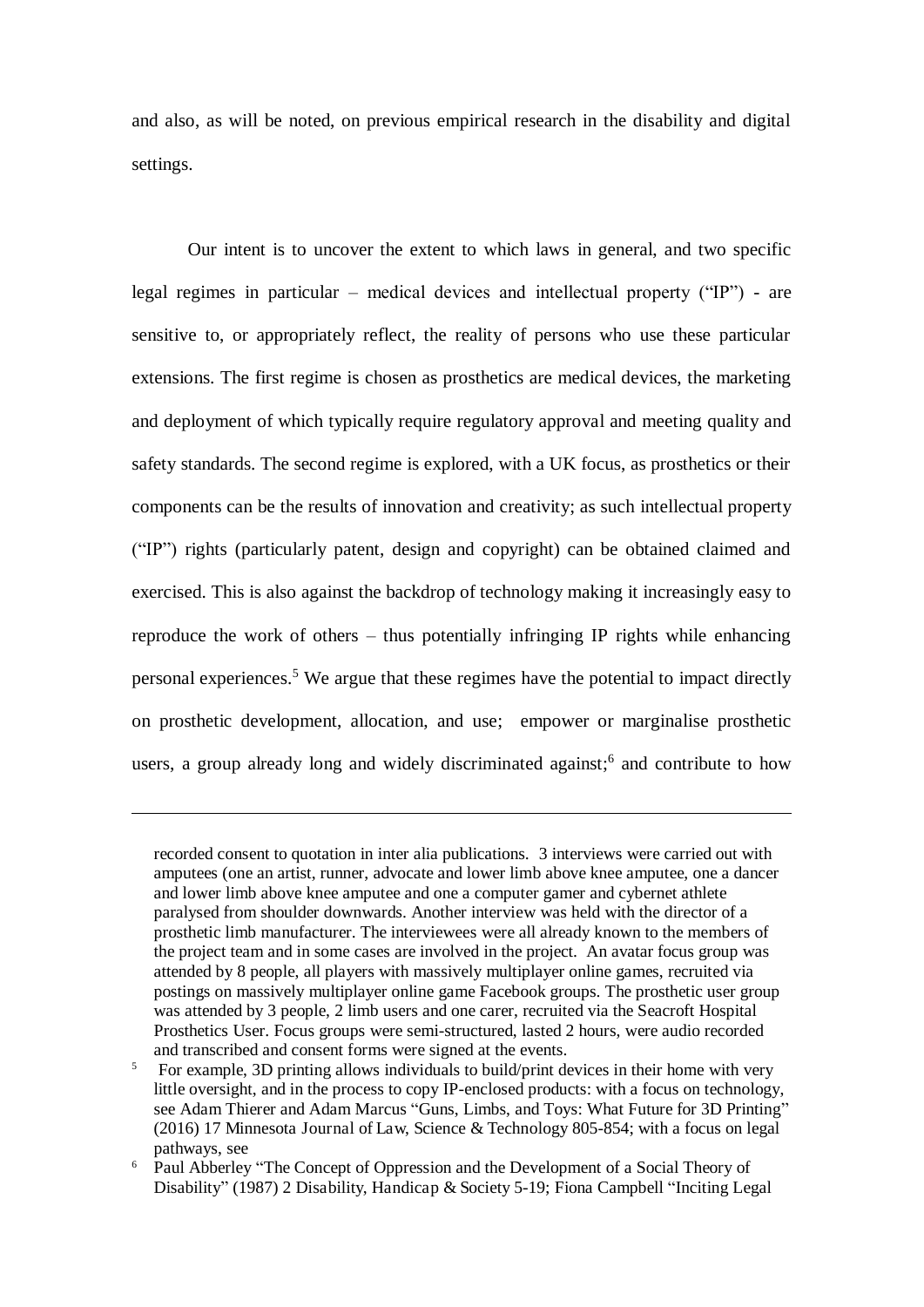prosthetic users are constructed and treated more broadly in society.

First, in the section 2, we identify and explore two concepts that, however vague and contested they may be, are central to 'meaning-making' in the disability and prosthetics context, namely 'identity' and 'integrity'.<sup>7</sup> These provide a lens through which we can examine the law and its adequacy.<sup>8</sup> Next, in section 3 we examine in more depth the extent to which the medical devices and IP frameworks engaged with prosthetic limbs. In Section 4, we discuss the level of engagement between each of the two legal frameworks and identity and integrity. Section 4.1.1 explores a medical device regulatory focus on safety and on patients; section 4.1.2 analyses the practical delivery of prosthetic limbs, regarding relevant factors, budget and the opportunity for court action; and section 4.2 critiques the impact of IP rights in terms of their existence and power. Building on this, section 4.3 argues that there the control and authority which results from these legal regimes has inadequate regard to identity and integrity, particularly in the light of some empirical conclusions; and proposals for change are made. Section 5, the conclusion, builds on this, calling for a new, multifaceted approach to the person. Some initial and innovative contributions are made regarding the extent to which the law, through these two regimes specifically, could change to empower prosthetic users, facilitate their capacity to act and engage with society, and engage with

 $\overline{a}$ 

understood.

Fictions: Disability's Date with Ontology and the Ableist Body of the Law" (2001) 10 Griffith Law Review 42-62; Susan Schweik, The Ugly Laws: Disability in Public (NY: NYU Press, 2009).

<sup>7</sup> We acknowledge that there may well be other concepts of significance to prosthetic-users, but our research highlights these as particularly important, and they potentially have some resonance with the frameworks we are exploring.

<sup>&</sup>lt;sup>8</sup> Note separation discussion in an analysis piece Shawn H. E. Harmon, Abbe Brown, Sita Popat, Sarah Whatley, and Rory O'Connor, "Struggling to be Fit: Identity, Integrity, and the Law", (2017) 14:2 SCRIPTed 326 https://script-ed.org/?p=3411 DOI: 10.2966/scrip.140217.326 regarding the location of these concepts in the broader legal landscape offering an overview of the extent to which they are noticed and how they are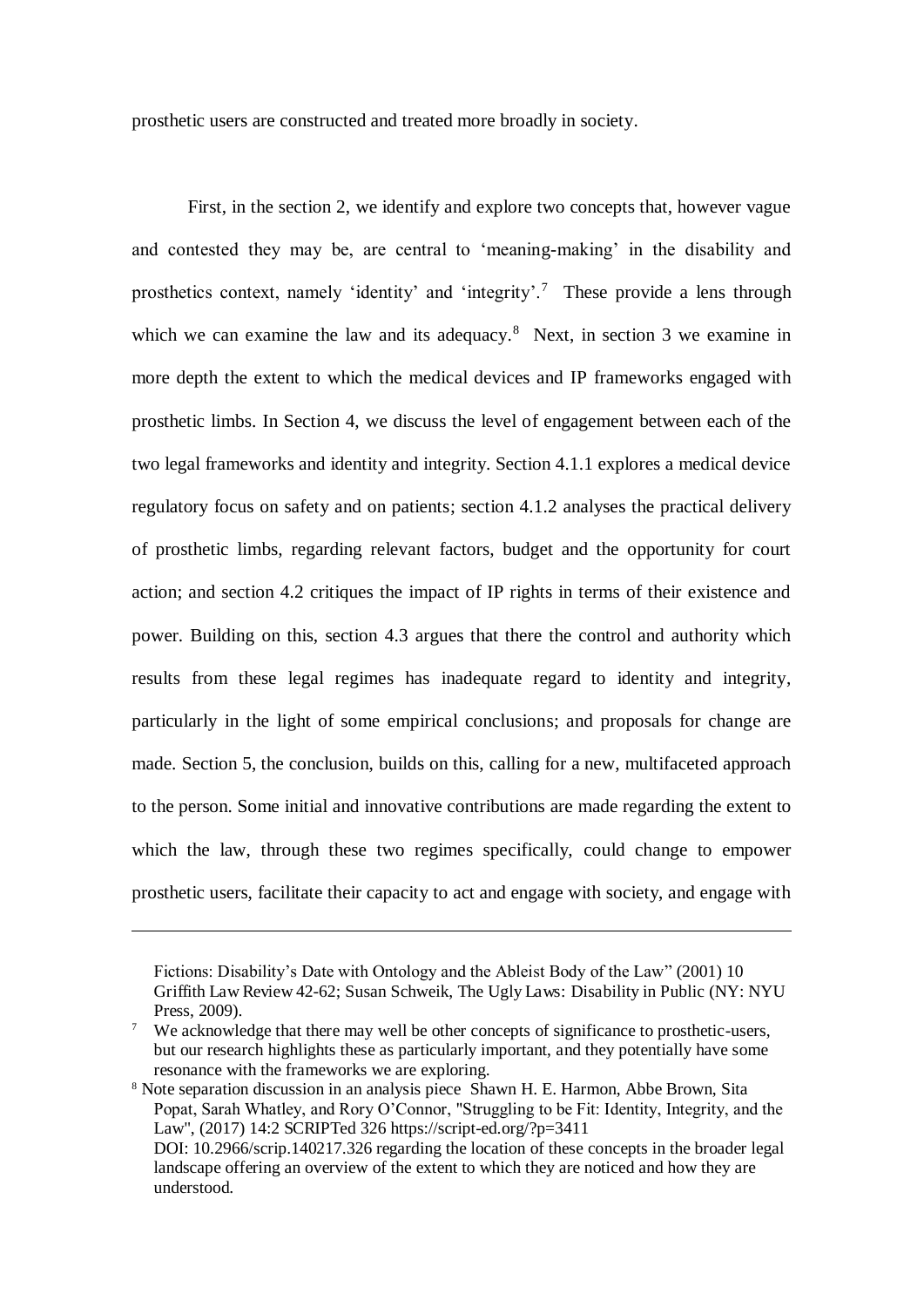the concepts of integrity and identity in ways that are positive and enabling.

#### **2. Concepts Important to Meaning-Making in the Prosthetics Context**

Meanings are the cognitive categories that make up our view of reality.<sup>9</sup> The making or taking of meaning is critical to human life, because humans have a natural tendency to make meaning out of their experiences and out of, and for, their lives.<sup>10</sup> Indeed it has been argued that:

The most fundamental aspect of a human social setting is that of meanings. These are the linguistic categories that make up a participant's view of reality and with which actions are defined. Meanings are also referred to by social analysts as culture, norms, understandings, social reality, and definitions of the situation, typifications, ideology, beliefs, worldview, perspective or stereotypes. Terms such as these share a common focus with humanly constructed ideas that are consciously singled out as important aspects of reality. Meanings are transbehavioral in the sense that they do more than describe behavior – they define, justify, and otherwise interpret it as well. $^{11}$ 

<sup>&</sup>lt;sup>9</sup> Charles Chen "On exploring meanings: Combining humanistic and career psychology theories in counselling" (2001) 14 Counselling Psychology Quarterly 317-331.

<sup>10</sup> Viktor Frankl et al *Man's Search For Meaning* (Boston: Beacon Press, 1963).

<sup>&</sup>lt;sup>11</sup> Steven Krauss "Research Paradigms and Meaning Making: A Primer" (2005) 10 (4) The Qualitative Report 758-770.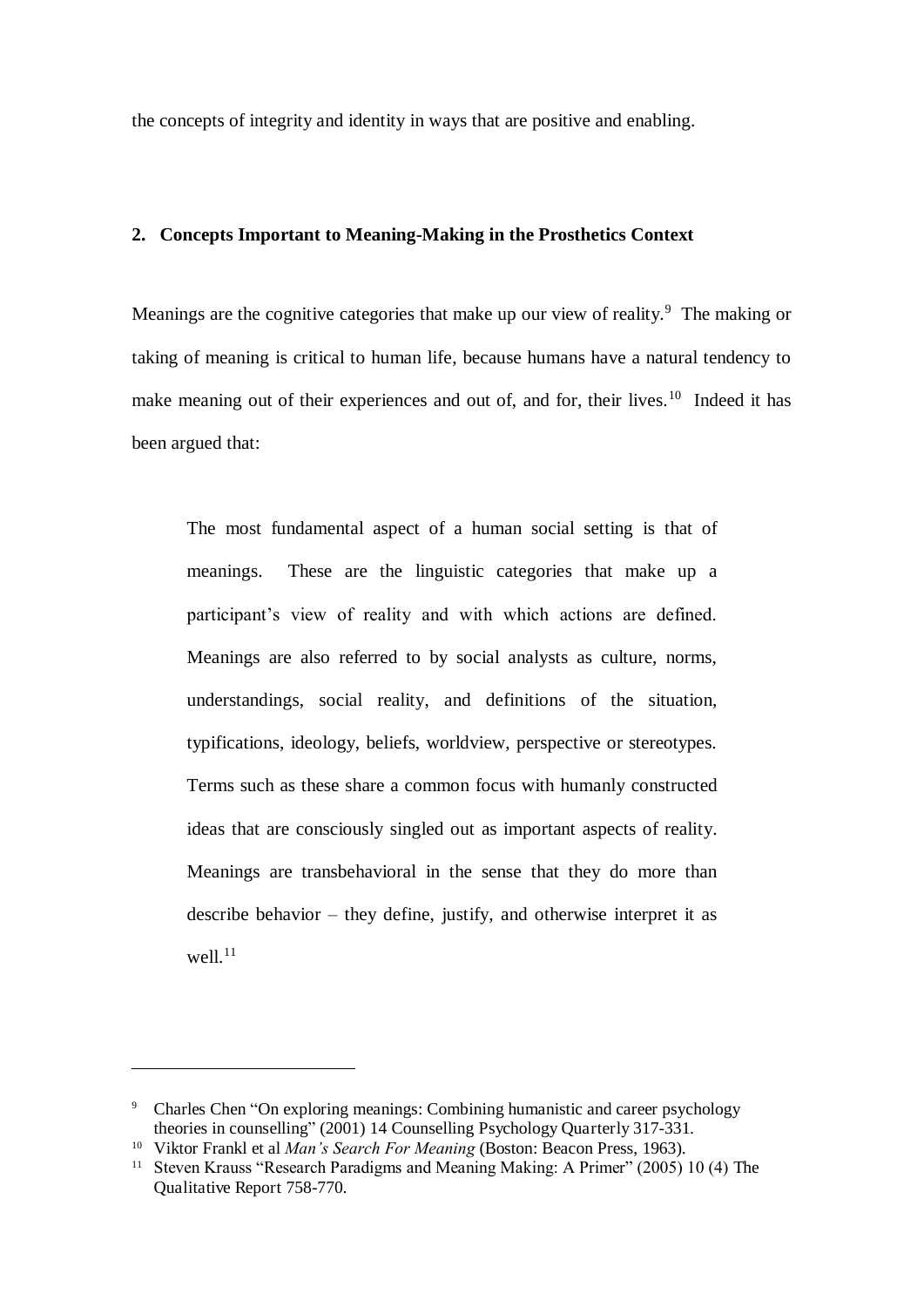While meanings can be broad (e.g., ideologies or philosophies) or narrow (e.g., attached to defined aspects of the human existence or a person's life and experience), they all shape narrative identity, or that sense of personal unity and purpose and place which is derived from diverse experiences and interactions.<sup>12</sup> In short, however broad or narrow, or whether derived from human relations or contact with social systems, meanings have impacts on the individual. Moreover, these impacts are often psycho-socially significant (i.e., they are important both to disposition and psychological wellbeing, on the one hand, and to social reality and standing, on the other).

Previous interdisciplinary research undertaken by the authors in the context of elite/professional dance made and performed by disabled dancers suggests that the concepts of 'identity' (including the potential for a person to have and to choose multiple identities) and 'integrity' are particularly important for meaning-making in the prosthetics setting.<sup>13</sup> These concepts are properly, indeed unavoidably, viewed as holding psycho-social significance for prosthetic users; through their conduct, relationships, experiences, and points of contact with the built and social worlds, prosthetic users (indeed all of us) give meaning to these concepts. In turn, these concepts influence, for better or for worse, our understanding(s) of ourselves and each other, the world, and our place in that world. As such, we consider each briefly below.

<sup>&</sup>lt;sup>12</sup> Jefferson Singer "Narrative Identity and Meaning Making Across the Adult Lifespan: An Introduction" (2004) 72 Journal of Personality 437-460.

<sup>&</sup>lt;sup>13</sup> See the InVisible Difference Project [\(http://www.invisibledifference.org.uk/\)](http://www.invisibledifference.org.uk/), an AHRCfunded project that sought to extend thinking around the making, status, ownership and value of work by contemporary dance choreographers, focusing specifically on that made and performed by disabled dance artists; and the Projecting Performance Project, an AHRCfunded project that examined methods of digital extension to the technical operator's body in theatrical performance contexts: Sita Popat & Scott Palmer, "Embodied Interfaces: Dancing with Digital Sprites" (2008) Digital Creativity 19:2, 125-137.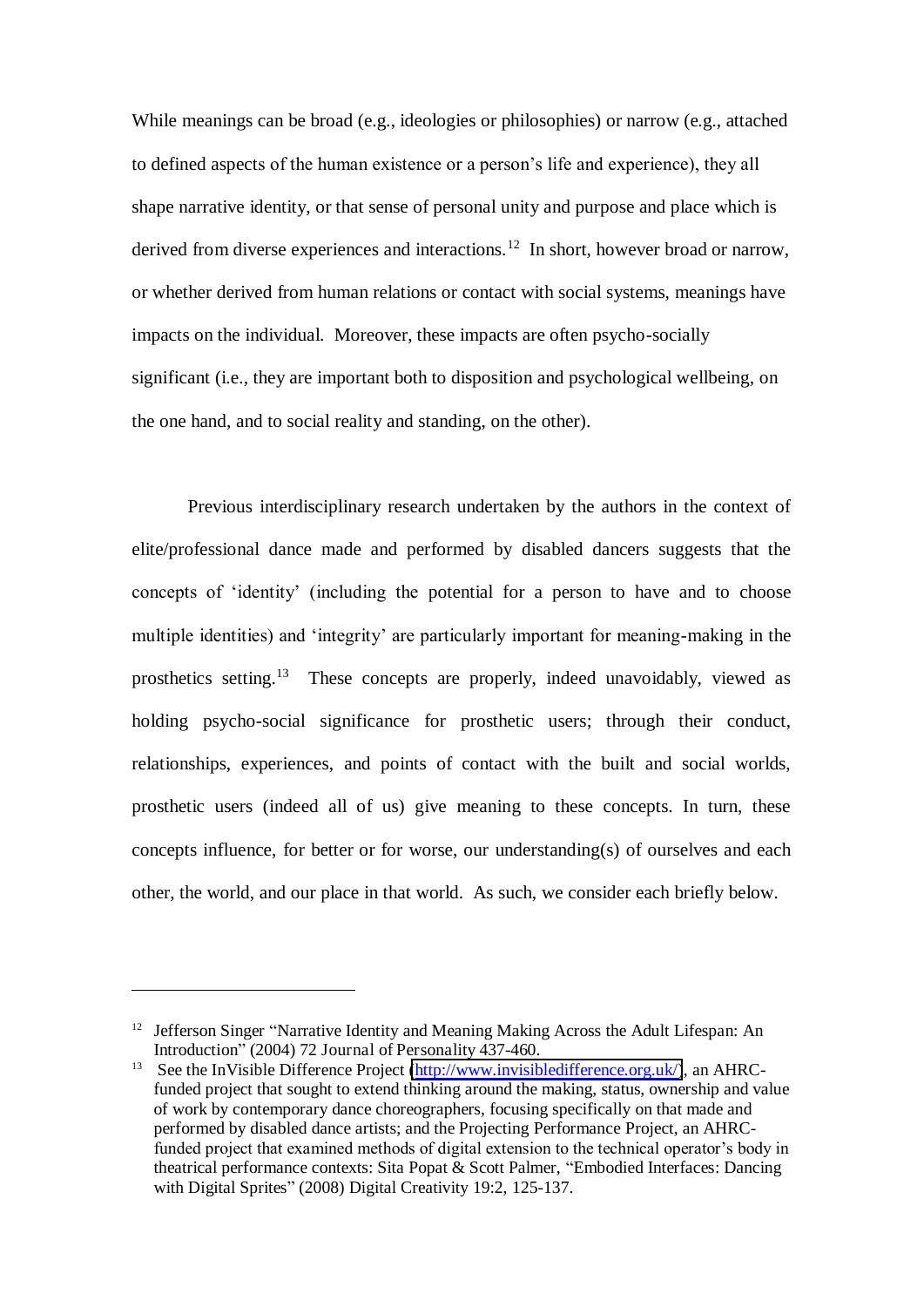As should be apparent from any interaction with the world, 'identity' (and 'identities' although for present purpose it will mainly be discussed in the singular) is critical to the person. Identity is, however, a contested and multifaceted concept, bearing both subjective and objective elements.<sup>14</sup> With respect to the former, it is used to describe a variety of phenomena, including core personal values and interests, and self-perceptions. With respect to the latter, it encompasses public statuses that might be assigned at birth or later and third-party descriptions. Thus, identities can be constructed through individual and fluid narrative practices, or imposed externally and set more permanently through formal institutions.<sup>15</sup> As such, it has been argued that individuation is a process in which individuals express an identity to the extent permitted by those with whom they are in communication and partnership; and that we construct our identity in large part by learning from, and drawing on, the perspectives of others toward our qualities and abilities.<sup>16</sup> However, the social entanglement that characterises identity renders us vulnerable to 'disrespect', which can not only upset our personal narrative, but also expose us to physical risk, and so to a loss of our second concept - integrity.

The concept of 'integrity' has a strong moral character, and is closely linked to dignity, which refers to the unity and wellbeing of the person.<sup>17</sup> It can be both

<sup>&</sup>lt;sup>14</sup> Augusto Blasi and Kimberly Glodis "The Development of Identity: A Critical Analysis from the Perspective of the Self as Subject" (1995) 15 Developmental Review 404-433.

<sup>&</sup>lt;sup>15</sup> Donald Polkinghorne "Explorations of Narrative Identity" (1996) 7 Psychological Inquiry 363-367; Leonie Huddy "From Social to Political Identity: A Critical Examination of Social Identity Theory" (2001) 22 Political Psychology 127-156. Regarding specific settings, see Ingegard Fagerberg and Mona Kihlgren "Experiencing a Nurse Identity: The Meaning of Identity to Swedish Registered Nurses 2 Years After Graduation" (2001) 34 Journal of Advanced Nursing 137-145; and more.

<sup>16</sup> Georg Hegel (transl. Michael Petry) *Hegel's Philosophy of Subjective Spirit* (Dordrecht: Reidel, 1978).

<sup>&</sup>lt;sup>17</sup> For more on dignity, see Charles Foster Human Dignity in Bioethics and Law (Oxford: Hart,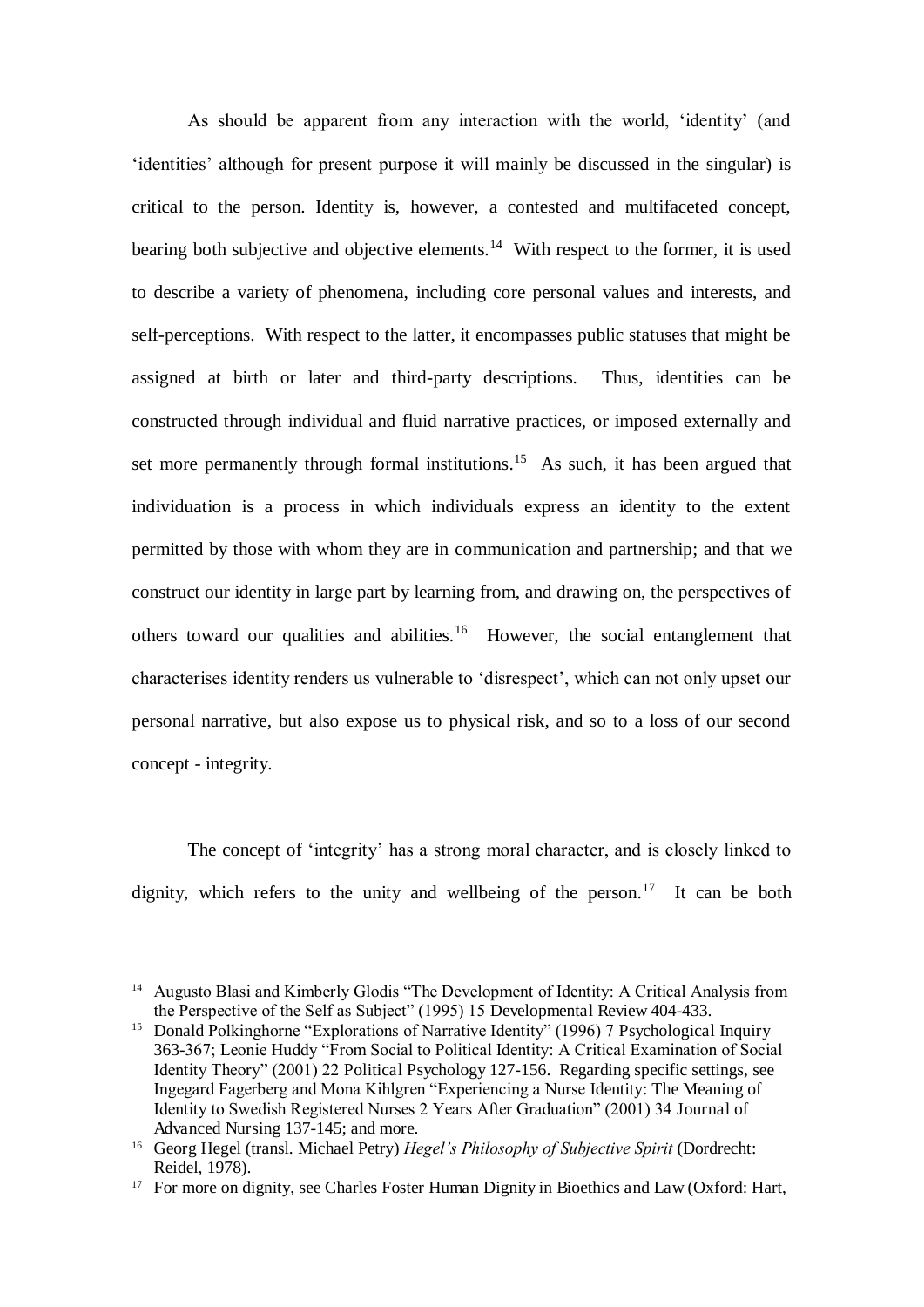measured against and infringed by various forms of personal insult. As such, the constitution of human integrity (including physical integrity), which is particularly relevant to the prosthetics setting because of its links with questions of perceived wholeness, is dependent on the experience of 'intersubjective recognition' (i.e., it depends on receiving approval and respect from others).<sup>18</sup> This again links back to identity. What is not often appreciated, is that (physical) integrity can be achieved in the absence of conformity to the social norm (i.e., to the normatively constructed whole or healthy or idealised body). Indeed, physical perfection is often cited as a damaging myth,<sup>19</sup> and physical normality as a socio-political tool that too often distracts us from the variety and malleability of the human form; and from the fact that different forms of embodiment or ways of being can be just as exemplary of integrity as others despite their traditional association with non-wholeness or disability.<sup>20</sup> In other words, one can achieve a sense of (physical) integrity within a wide array of embodiments that do not comply with the metrics of the normative body,  $2<sup>1</sup>$  and so the notion of integrity is a potentially empowering concept. Integrity is also critical to the above-mentioned notion of body as assemblage. It is the integrity or unity that defines the assemblage, and sets it apart from just a collection of parts.  $22$ 

2011).

<sup>&</sup>lt;sup>18</sup> Axel Honneth "Integrity and Disrespect: Principles of a Conception of Morality on the Theory of Recognition" (1992) 20 Political Theory 187-201.

<sup>&</sup>lt;sup>19</sup> Roberta Galler "The Myth of the Perfect Body" in Carole Vance (ed.) Pleasure and Danger: Exploring Female Sexuality (London: Routledge & Kegan Paul, 1984) 165-172.

<sup>&</sup>lt;sup>20</sup> Nikki Sullivan "Integrity, Mayhem, and the Question of Self-Demand Amputation" (2005) 19 Continuum: Journal of Media & Culture Studies 325-333.

<sup>21</sup> See Charlotte Waelde, Mathilde Pavis, Karen Wood, Sarah Whatley, Shawn Harmon, Kate Marsh, Abbe Brown *"*A new foundation: physical Integrity, disabled dance and cultural heritage" in Sarah Whatley, Charlotte Waelde, Abbe Brown, Shawn Harmon, Karen Wood (eds) InVisible Difference: Dance, Disability and Law (Bristol: Intellect, 2018 forthcoming).

<sup>&</sup>lt;sup>22</sup> Manuel DeLanda A New Philosophy of Society: Assemblage Theory and Social Complexity (London: Continuum, 2006). DeLanda argues that the whole and the parts exist simultaneously on the ontological plane; the properties of the whole are contingent upon the relationship of the parts with each other, and to some extent vice-versa, which means that the 4-limbed, upright, bipedal human norm still strongly shapes the relationship between the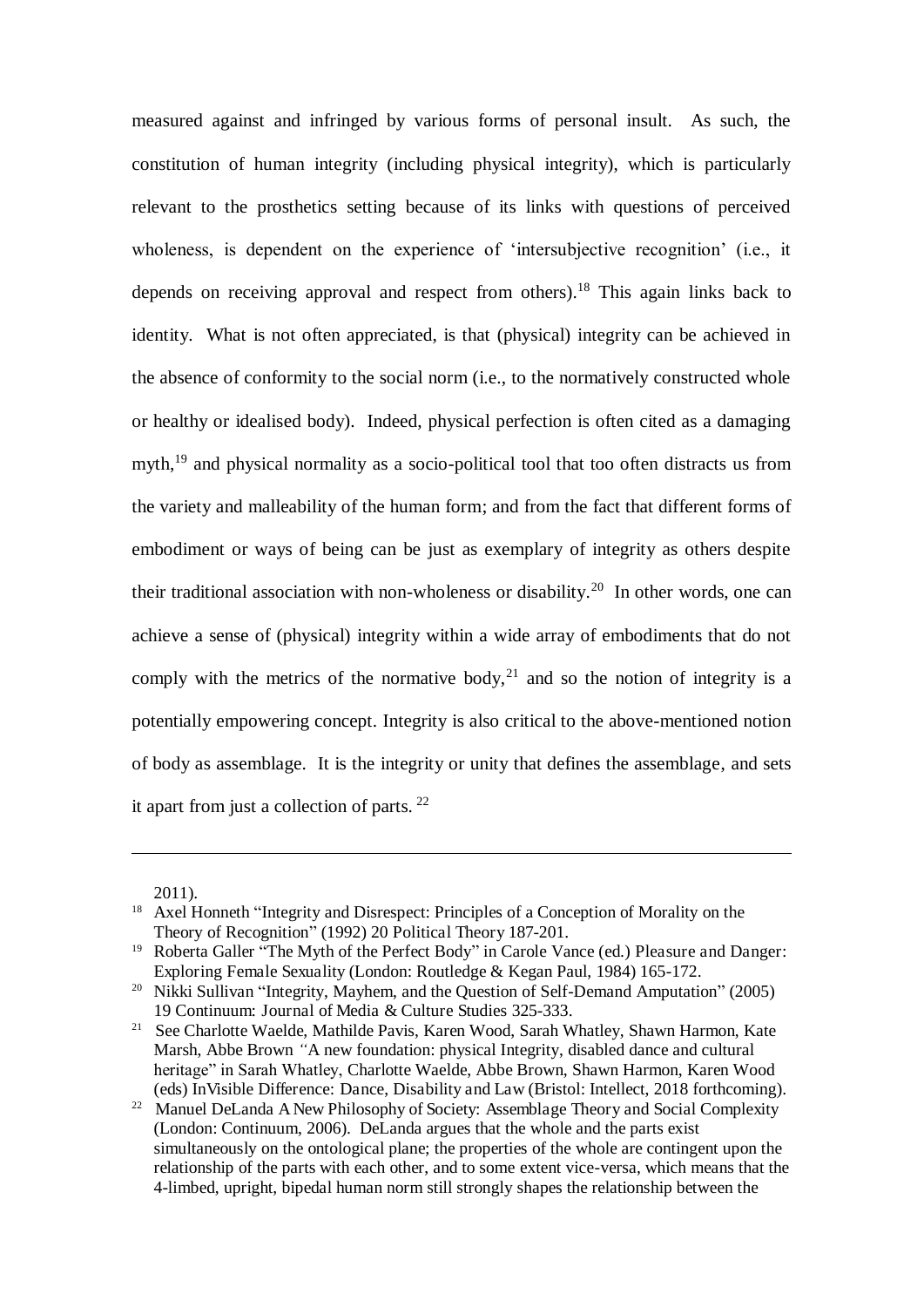Further, the concepts of identity and integrity are linked in both subtle and complex, and even inconsistent, ways to the individual's prosthesis and lived experience. This is not only borne out by our own research introduced above, where dancers held multiple and situationally-driven feelings toward, and relationships with, their prosthesis;<sup>23</sup> but also by research involving amputees, which has shown that the use of a prosthesis can be associated with the perception of an effective extension of the  $arm<sup>24</sup>$  and by brain-imaging research, which has shown cortical reorganisation on the part of amputees after use of assistive tools.<sup>25</sup> Neuroscientific studies have also demonstrated that, under certain conditions, the brain is able to treat a tool as part of the body.<sup>26</sup> Similarly, research into digital gaming and performance has shown that people readily extend their presence and identity into virtual worlds via embodiment of their avatars; and that they were enabled and restricted by the technology made available to them, in some cases creating new identities<sup>27</sup> - which may or may not be bipedal or humanoid (for example, the human player might choose a different gender, to become an animal not found in real world nature and/or to have new traits, such as the ability to

parts in the assemblage.

 $23$  For example, some of our participants slipped quite readily back and forth between talking about their prosthetic legs as inanimate objects, and as parts of their own bodies.

<sup>&</sup>lt;sup>24</sup> Paul McDonnell, Robert Scott, et al. "Do artificial limbs become part of the user? New evidence" (1989) 26 Journal of Rehabilitation Research and Development 17-24.

<sup>&</sup>lt;sup>25</sup> Martin Lotze, Wolfgang Grodd, et al. "Does use of a myoelectric prosthesis prevent cortical reorganization and phantom limb pain?" (1999) 2 Nature Neuroscience 501-502; Pascal Giraux, Angela Sirigu, et al. "Cortical Reorganization in Motor Cortex after Graft of Both Hands" (2001) 4 Nature Neuroscience 691-692; Masaharu Maruishi, Yoshiyuki Tanaka, et al. "Brain activation during manipulation of the myoelectric prosthetic hand: A functional magnetic resonance imaging study" (2004) 21 NeuroImage 1604-1611.

<sup>26</sup> See Atsushi Iriki, Michio Tanaka, et al."Coding of Modified Body Schema During Tool Use by Macaque Postcentral Neurons" (1996) 7 NeuroReport 2325-2330, and Angelo Maravita and Atsushi Iriki "Tools for the Body (Schema)" (2004) 8 Trends Cognitive Science 79-86.

<sup>27</sup> Angela Adrian Law and Order in Virtual Worlds: Exploring Avatars, their ownership and rights (Hershey: Information Science Reference, 2010) 33-88; and Tracy Spaight "Who Killed Miss Norway" and Susan Crawford "Who's in Charge of Who I Am? Identity and Law Online" both in Jack Balkin (ed) The State of Play: Law and Virtual Worlds (New York: New York University Press, 2006) 189-216.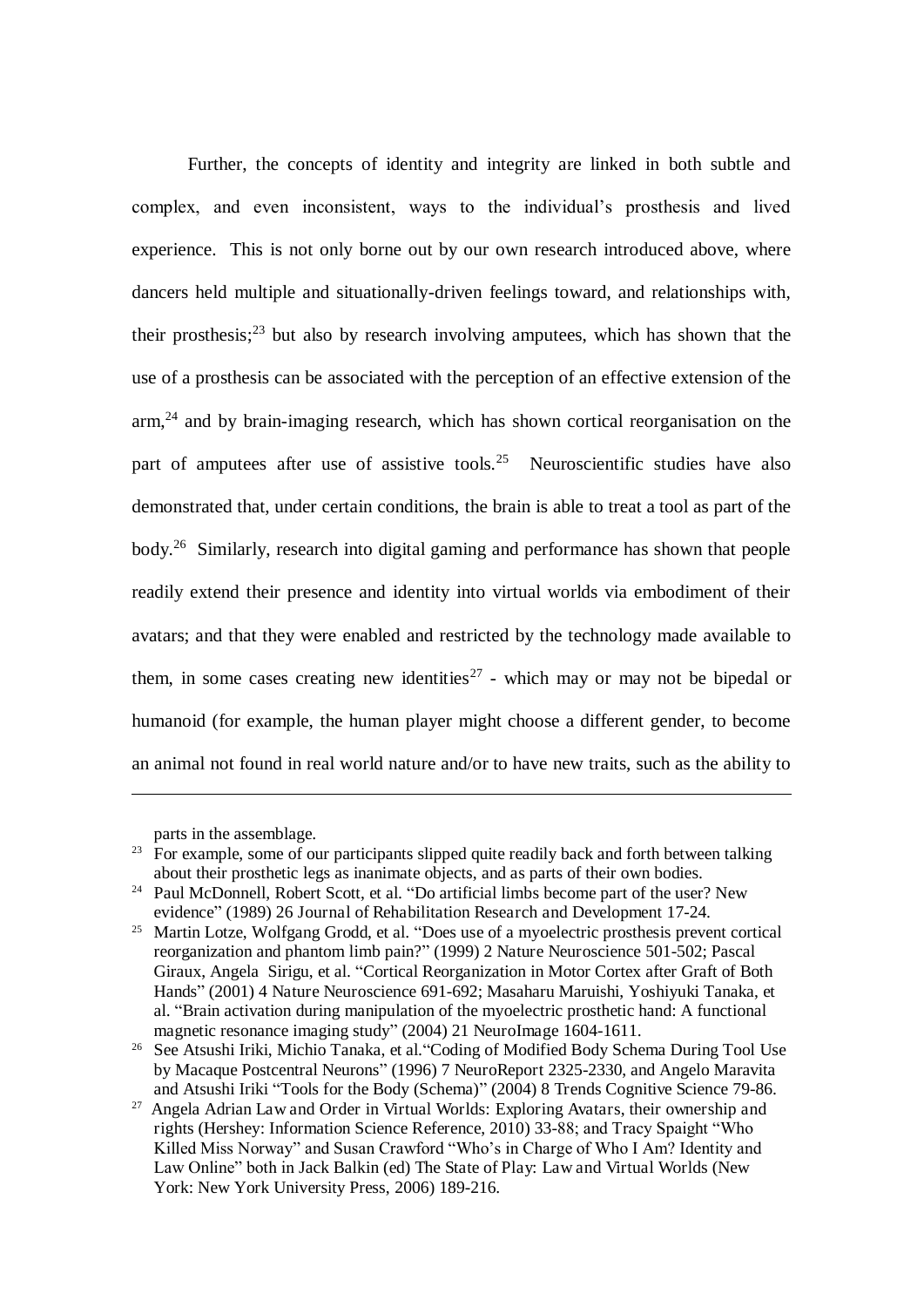fly $).^{28}$ 

 $\overline{a}$ 

All told, it would seem that body representation, which is critical to identity formation, is plastic, capable of incorporating salient external objects, tools and assistive devices.<sup>29</sup> The reason or objective for the prosthesis (as rehabilitative or functional replacement, as tool, as aesthetic addition through choice, or as something else), together with other external factors (like its appearance, capabilities or who controls it and how) may also influence how the prosthesis is perceived within the bodily assemblage. These can give rise to a greater sense of embeddedness and ownership, thereby undermining characterisations of 'artificiality'.<sup>30</sup> Parenthetically, the objectives associated with it (as tool, replacement, or other) may also (or ought to) have

<sup>28</sup> Jaime Banks "Object, Me, Symbiote, Other: A Social Typology of Player-Avatar Relationships" (2015) 20 First Monday

<http://firstmonday.org/ojs/index.php/fm/article/view/5433/4208>(last accessed 13 September 2017), and Sita Popat "Missing in Action: Embodied Experience and Virtual Reality" (2016) 68 Theatre Journal 357-378; Julia Shaw "From homo economicus to homo roboticus: an exploration of the transformative impact of the technological imagery" (2015) International Journal of Law in Context 245-263; Jack Balkin "Virtual Liberty: Freedom to Design and Freedom to Play in Virtual Worlds" 2004 90 (8) Virginia Law Review 2043-2098; Greg Lastowka "Virtual Justice: the New Laws of Online Worlds" (New Haven:Yale University Press, 2012 (Paperback)) 35 et seq, discussing development of avatars and gaming, 45 et seq; Woodrow Barfield "Intellectual Property Rights in Virtual Environments: Considering the Rights of Owners, Programmers and Virtual Avatars" 2006 39 Akron Law Review 649-700; Woodrow Barfield "The Law of Looks and Artificial Bodies" in Woodrow Barfield Cyber-Humans: Our Future with Machines (Gottingen: Copernicus, 2015) 215-266; Edward Castronova "Theory of the Avatar" (2003) CESifo Working Paper 863 [https://papers.ssrn.com/sol3/papers.cfm?abstract\\_id=385103](https://papers.ssrn.com/sol3/papers.cfm?abstract_id=385103) (last accessed 13 September 2017).

<sup>29</sup> Angelo Maravita, Charles Spence et al. "Driver Tool-Use Changes Multimodal Spatial Interactions between Vision and Touch in Normal Humans" (2002) 83 Cognition B25-B34; James Lewis "Cortical Networks Related to Human Use of Tools" (2006) 12 Neuroscientist 211-231; Alessandro Farne, Andrea Serino et al. "Dynamic size-change of peri-hand space following tool-use: Determinants and spatial characteristics revealed through cross-modal extinction" (2007) 43 Cortex 436-443; and Oyvind Standal "Re-embodiment: Incorporation through Embodied Learning of Wheelchair Skills" (2011) 14 Medical, Health Care and Philosophy 177-184.

<sup>30</sup> Keisuke Suzuki, Sarah Garfinkel, et al "Multisensory integration across exteroceptive and interoceptive domains modulates self-experience in the rubber-hand illusion" (2013) 1 Neuropsychologia 2909-2917; Jane Aspell, Lukas Heydrich, et al. "Turning body and self inside out: Visualized heartbeats alter bodily self-consciousness and tactile perception" (2013) 24 Psychological Science 2445-2453.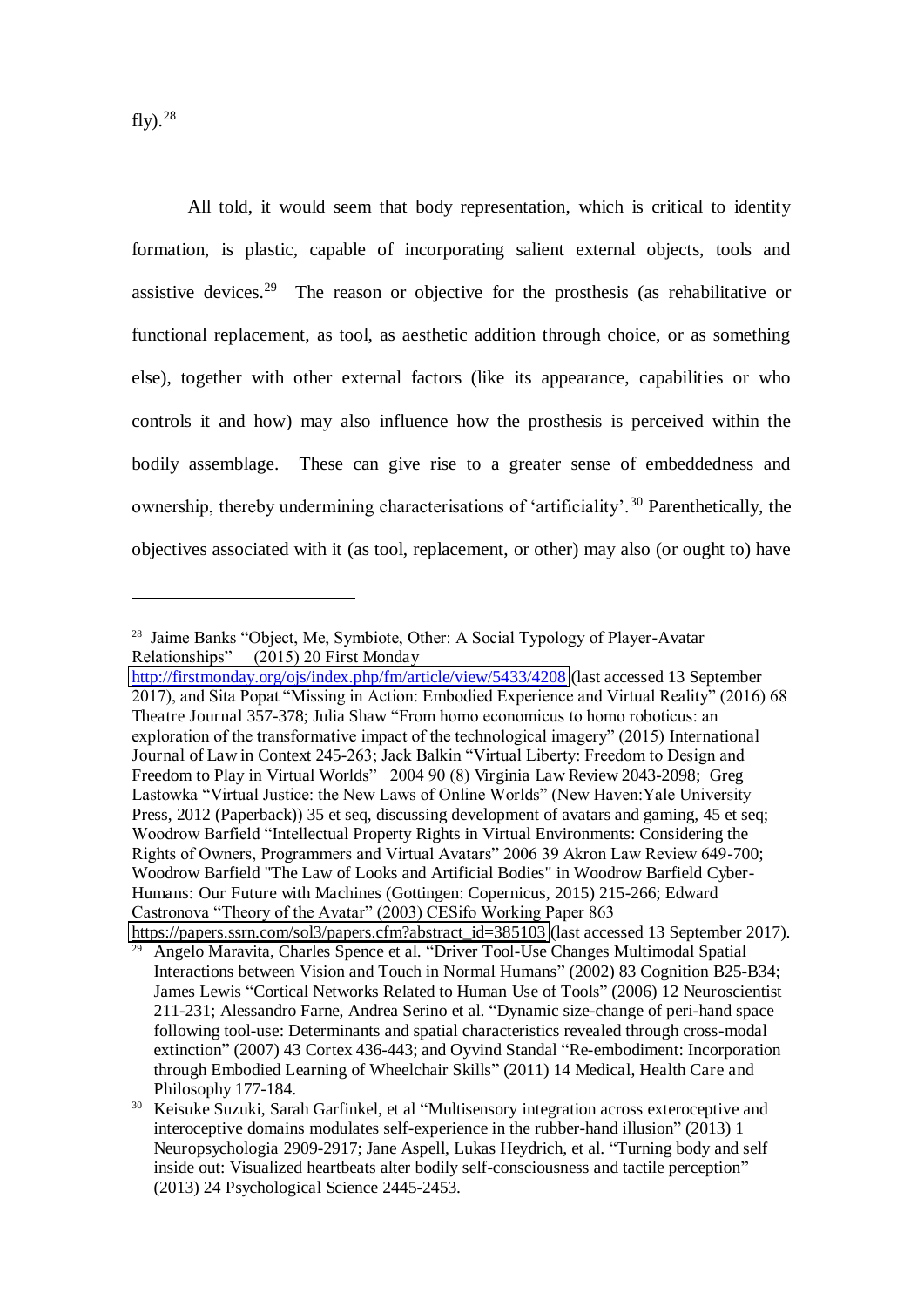different implications for the design and functional parameters of the prosthesis.<sup>31</sup>

In summary, identity is shaped in part by physiology. And while society imposes bipedal uprightness as the physical norm and creates social and environmental pressures to conform,<sup>32</sup> prosthetic users can nonetheless achieve a sense of physical integrity regardless of the particulars of their embodiment. They may feel whole and internally harmonious despite their divergence from the 'normal' parameters of wholeness and idealised embodiment which may be imposed by society. Further, the users' identity and sense of integrity will almost certainly be influenced by the prosthesis; and so, even if a prosthesis is developed in and designed for the rehabilitative setting, their characterisation as a rehabilitative tool or mere functional replacement may not be appropriate.<sup>33</sup> The prosthesis may be additionally desired for its constitutive function and its influence on individuation. Indeed, the prosthesis might be inculcated into the individual's personal narrative such that one's sense of 'ownership' over it (not necessarily in a legal sense) might be comparable to that of the usual physiological body part it is meant to replace. Given the above, it seems clear that how key specific legal frameworks approach both these core meaning-making concepts, and prosthetics more specifically, is important.

<sup>&</sup>lt;sup>31</sup> Luke Miller, Matthew Longo, et al. "Tool Morphology Constrains the Effects of Tool Use on Body Representations" (2014) 40 Journal of Experimental Psychology:Human Perception and Perform 2143-2153.

<sup>&</sup>lt;sup>32</sup> Sharon Betcher "Putting my Foot (Prosthesis, Crutches, Phantom) Down: Considering Technology as Transcendence in the Writings of Donna Harraway" (2001) *Women's Studies*  Quarterly 29(3/4) 35-53.

<sup>&</sup>lt;sup>33</sup> Donna Reeve "Cyborgs, Cripples and iCrip: Reflections on the Contribution of Haraway to Disability Studies" in Dan Goodley et al (eds.) Disability and Social Theory: New Developments and Directions (London: Palgrave Macmillan, 2012) 91-111, which notes that technology is frequently overly associated with normalisation, rehabilitation, and cure; see also Dan Goodley Disability Studies: An Interdisciplinary Approach (London: Sage, 2011); and Margaret Quinlan and Benjamin Bates "Bionic Woman (2007): Gender, Disability and Cyborgs" (2009) (1) Journal of Research in Special Educational Needs 48-58, 51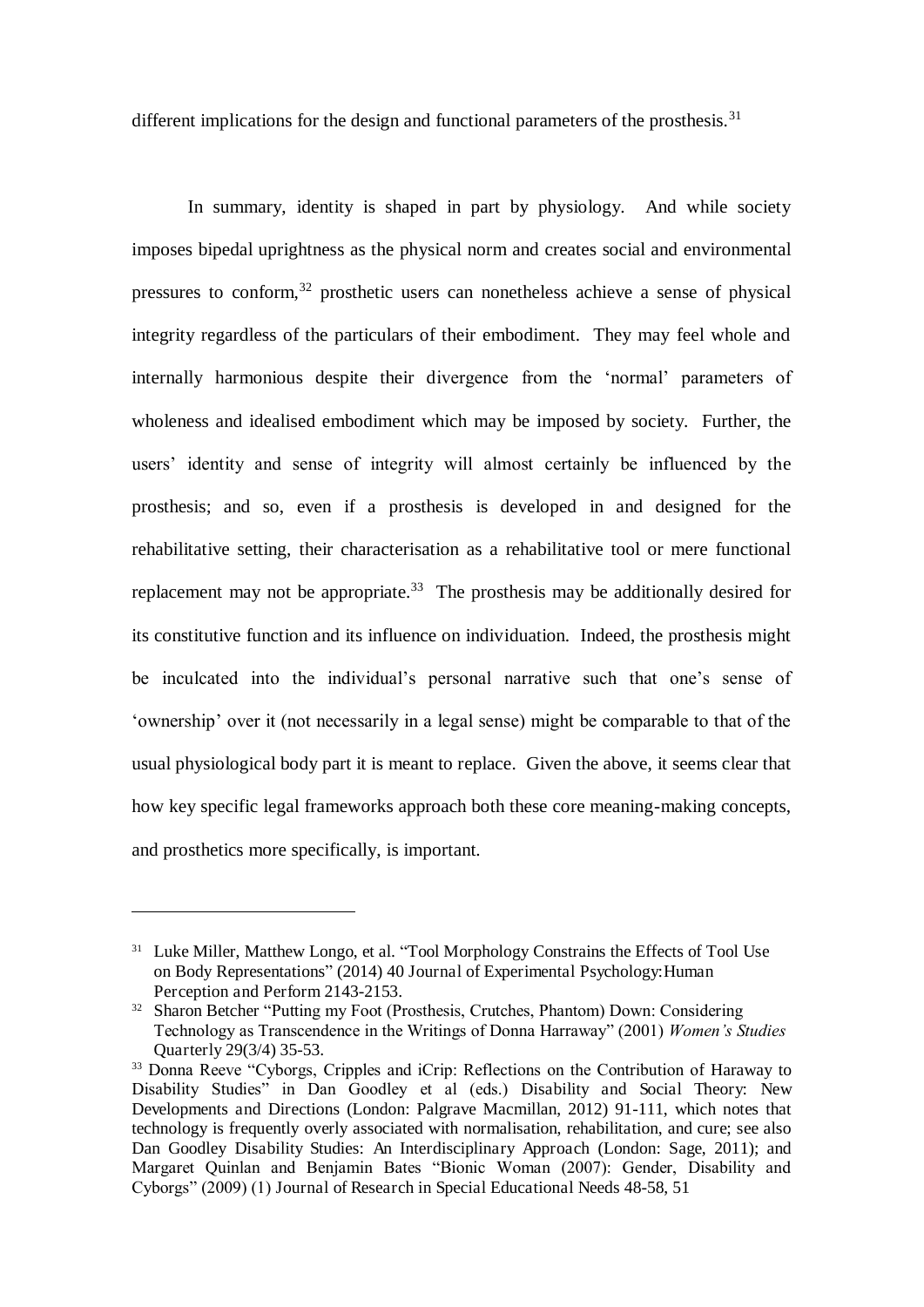#### **3 Legal Frameworks and their approaches to prosthetics**

 $\overline{a}$ 

So informed, we are now equipped to explore in greater depth the principles and the rules of the two legal frameworks (medical devices and IP) in an effort to evaluate their worldview. This discussion could sit alongside a broader system of laws and norms such as property<sup>34</sup> and contract<sup>35</sup> law regarding the ownership of the physical prosthesis, information control law regarding the structure and use of the prosthesis,  $36$  tax status  $37$ and how well the law respects and facilitates our diversity. <sup>38</sup> However, these issues must lie outside the scope of this paper. As a preliminary point, we will explore the extent to

<sup>34</sup> See eg European Convention on Human Rights and Fundamental Freedoms (1951) Protocol 1 art 1 ECHR; Caterina Sganga "Cracking the citadel walls: a functional approach to cosmopolitan models within and beyond national property regimes" (2014) Cambridge Journal of International and Comparative Law 770-794, from 776; Neil A Silberman "From Cultural Property to Cultural Data: The Multiple Dimensions of "Ownerships" in a Global Digital Age" (2014) 21(3) International Journal of Cultural Property 365-374; Andrew Murray Information Technology Law: The Law and Society (Oxford: OUP, 3<sup>rd</sup> ed 2016) 91-109; Joshua Fairfield "Virtual Property" 2005 85 (4) Boston University Law Review 1047-1102.

<sup>35</sup> Lee Bygrave "Contract vs statute in internet governance" in Ian Brown (ed) Research Handbook on Governance of the Internet (Cheltenham: Edward Elgar, 2013) 168-197 raises interesting questions on forms of regulation, flexibility and power imbalances.

<sup>36</sup> UK Data Protection Act 1998, Regulation (EU) 2016/679 of the European Parliament and of the Council of 27 April 2016 on the protection of natural persons with regard to the processing of personal data and on the free movement of such data OJ L 119 4 May 2016 1- 88 (General Data Protection Regulation).

<sup>&</sup>lt;sup>37</sup> Amoena (UK) Ltd v The Commissioners for HM Revenue and Customs [2011] UKFTT 675 (TC) regarding a mastectomy bra; this discusses mass production, individual need, substitutability for the body - rather than disability.

<sup>&</sup>lt;sup>38</sup> For more on the role of law in recognising and normalising diversity, see Sarah Whatley, Charlotte Waelde et al. "Validation and Virtuosity: Perspectives on Difference and Authorship/Control in Dance" (2015) 6 Choreographic Practices 59-83, and Shawn Harmon, Hannah Donaldson et al. "Disability and the Dancing Body: A Symposium on Ownership, Identity and Difference in Dance" (2015) 12 SCRIPTed 59-69 [https://script](https://script-ed.org/article/disability-and-the-dancing-body-a-symposium-on-ownership-identity-and-difference-in-dance/)[ed.org/article/disability-and-the-dancing-body-a-symposium-on-ownership-identity-and-difference-in](https://script-ed.org/article/disability-and-the-dancing-body-a-symposium-on-ownership-identity-and-difference-in-dance/)[dance/](https://script-ed.org/article/disability-and-the-dancing-body-a-symposium-on-ownership-identity-and-difference-in-dance/) (last accessed 13 September 2017).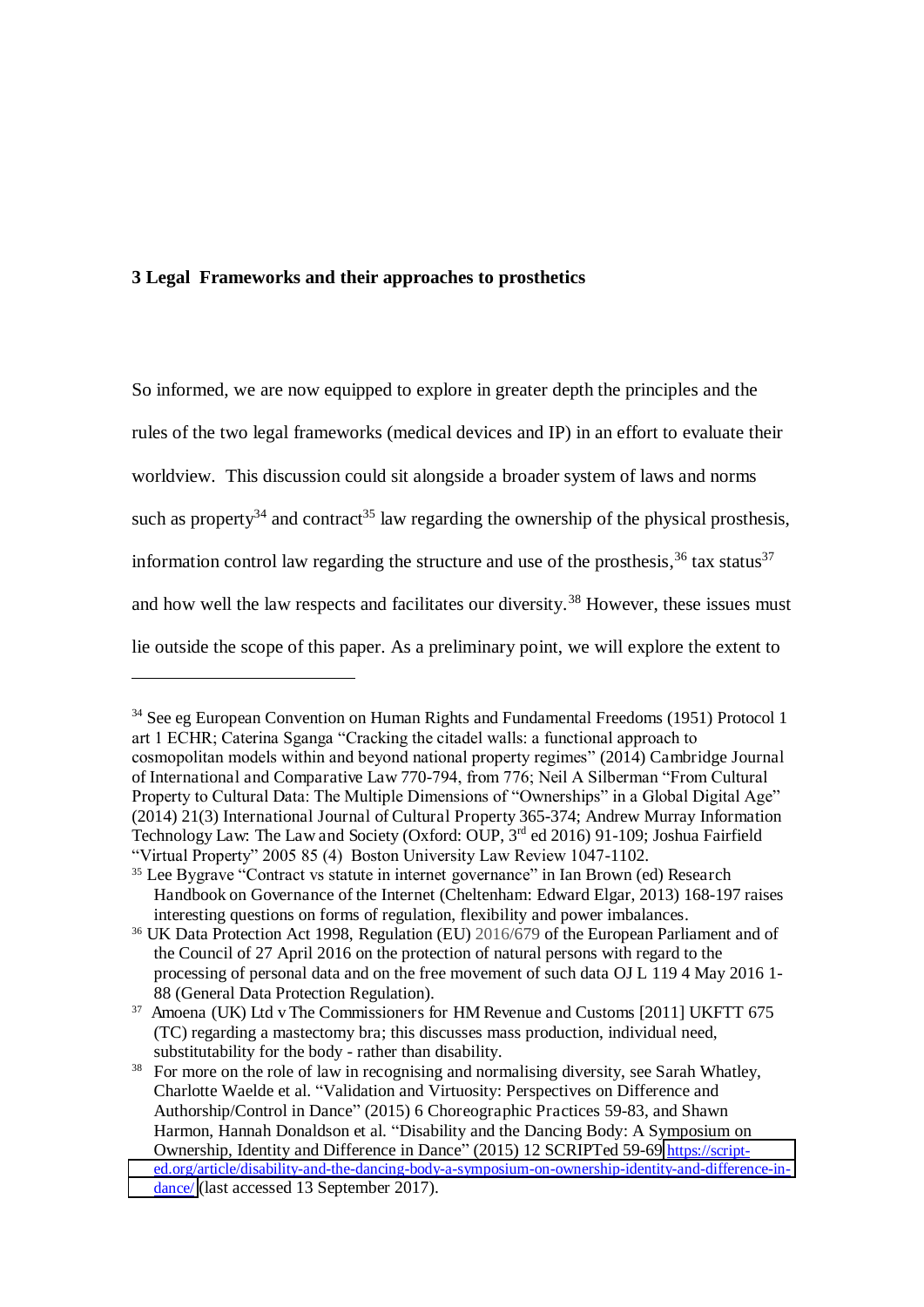which the frameworks explicitly recognise prosthetics as within their remit. This may impact on how cognisant they are of the particularities of the prosthetics environment.

The medical devices regime will be explored on the basis of an EU Regulation of 2017.<sup>39</sup> This will come into effect in 2020, preserves many of the key features of the existing regime, and once in force, must be applied in its entirety across the EU - as with so many issues, the approach to be taken in the UK after Brexit remains to be seen. The EU Regulation defines a 'medical device' as any instrument, apparatus, appliance, implant or other article intended by the manufacturer to be used, alone or in combination, for human beings for one or more of a number of specific medical purposes - one of which is the 'replacement or modification of the anatomy or of a physiological or pathological process or state'.<sup>40</sup> Such devices can only be 'placed on the market or put into service' if they comply with the EU Regulation, and are supplied and properly installed, maintained, and used in accordance with their intended purpose.<sup>41</sup> In short, a wide range of artefacts are captured, including prosthetics. Their availability is contingent on compliance with the regime established.

In contrast, IP laws focus on whether the requirements are met for a right to exist, rather on the uses of the underlying subject matter. IP law is found in national<sup>42</sup>

<sup>&</sup>lt;sup>39</sup> Regulation (EU) 2017/745 of the European Parliament and of the Council of 5 April 2017 on medical devices OJ L 117 5 May 2017 1-175. This builds on Document 2012/0266 (COD), 22 February 2017, which represents the final text of the new Regulation of the European Parliament and of the Council on Medical Devices, amending Directive 2001/83/EC, Regulation (EC) No 178/2002, and Regulation (EC) No 1223/2009, and repealing Council Directives 90/385/ and 93/42/EEC. See [https://ec.europa.eu/growth/sectors/medical](https://ec.europa.eu/growth/sectors/medical-devices/regulatory-framework_en)[devices/regulatory-framework\\_en](https://ec.europa.eu/growth/sectors/medical-devices/regulatory-framework_en) (last accessed 13 September 2017) (EU Regulation).

<sup>&</sup>lt;sup>40</sup> EU Regulation (n5), art 2.1(1).

<sup>&</sup>lt;sup>41</sup> EU Regulation (n5), art 5.1.

<sup>42</sup> Eg UK Patents Act 1977, UK Copyright Designs and Patents Act 1988, UK Registered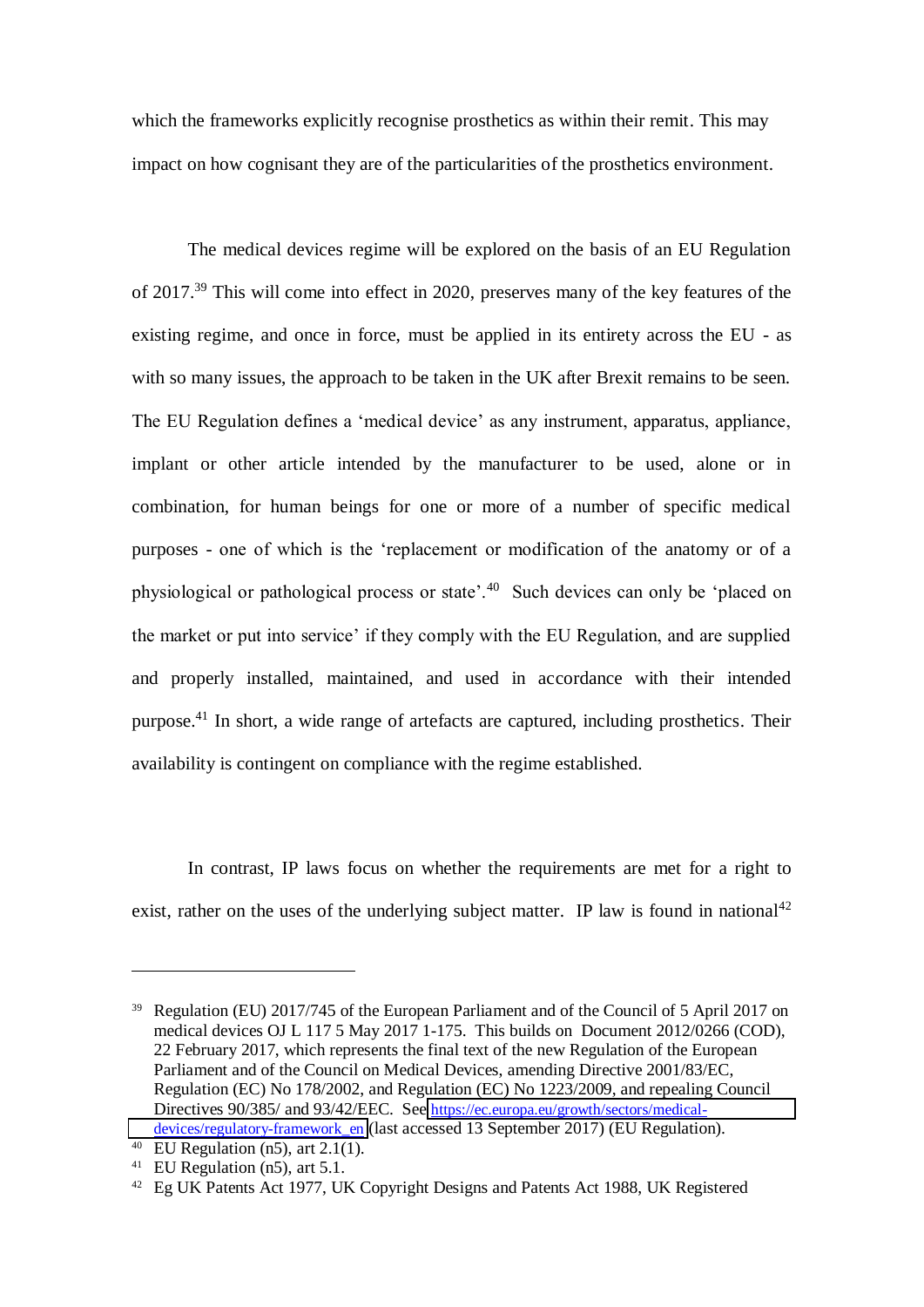and  $EU^{43}$  law (again for the UK there is the Brexit uncertainty), under the umbrella of international treaties like the TRIPS Agreement, $44$  within the World Trade Organisation.<sup>45</sup> For an IP right to exist, there needs to be an invention, the nonfunctional appearance of a product or an original piece of work which meets the thresholds for (respectively), the patent, design, or copyright to exist. Key issues for patents are that the invention is new and inventive as compared to common knowledge or the general state of the art;<sup>46</sup> for registered design it needs to be new and of individual character with the overall impression on the informed user differing from the overall impression of others;<sup>47</sup> for a UK unregistered design the shape or configuration of whole or part article is not to be common place; $48$  and for copyright (which is also an unregistered right) the works needs to be original in the sense of not copied from the work of another,  $49$  and to come within a relevant category – key examples relevant here are literary works for drawings,<sup>50</sup> sculptures and graphic work irrespective of artistic quality<sup>51</sup> and works of artistic craftsmanship.<sup>52</sup> There are differences in the forms of protection which are conferred by each right. Broadly, again, the patent<sup>53</sup> and registered

 $\overline{a}$ 

<sup>49</sup> University of London Press v University Tutorial Press [1916] 2 Ch 601, note also Infopaq International A/S v Danske Dagblades Forening (C-5/08) [2009] ECDR 26

Designs Act 1949.

<sup>&</sup>lt;sup>43</sup> Council Regulation (EC) No. 2002/6 of 12 December 2001 on community designs OJ L 3 5 January 2002, 1-24 (Community Design Regulation); Directive 98/71 on the legal protection of designs OJ L 289 28 October 1998 28-35; Directive 98/44 of the European Parliament and of the Council of 6 July 1998 on the legal protection of biotechnological inventions OJ L 213 30 July 1998.

<sup>44</sup> Agreement on Trade-Related Aspects of Intellectual Property Rights, Annex 1 C to the WTO Agreement (TRIPS)

<sup>&</sup>lt;sup>45</sup> See WTO website [https://www.wto.org](https://www.wto.org/) (last accessed 13 September 2017).

<sup>46</sup> Patents Act 1977, ss1-3.

<sup>47</sup> Registered Designs Act 1949, ss1(2), 1B(1) and (3), 1C and Community Design Regulation (n7), arts 4, 5, 6.

<sup>&</sup>lt;sup>48</sup> Copyright Designs and Patents Act 1988, s213(4); but it not need to be novel, see Amoena v Trulife [1995] 12 D-346

<sup>50</sup> Copyright Designs and Patents Act 1988, s1(1)(a).

 $51$  Copyright Designs and Patents Act 1988, s4(1)(a).

 $52$  Copyright Designs and Patents Act 1988, s4(1)(c).

<sup>&</sup>lt;sup>53</sup> Patents Act 1977, s 125 (1) referring to European Patent Convention, art 69 and Protocol;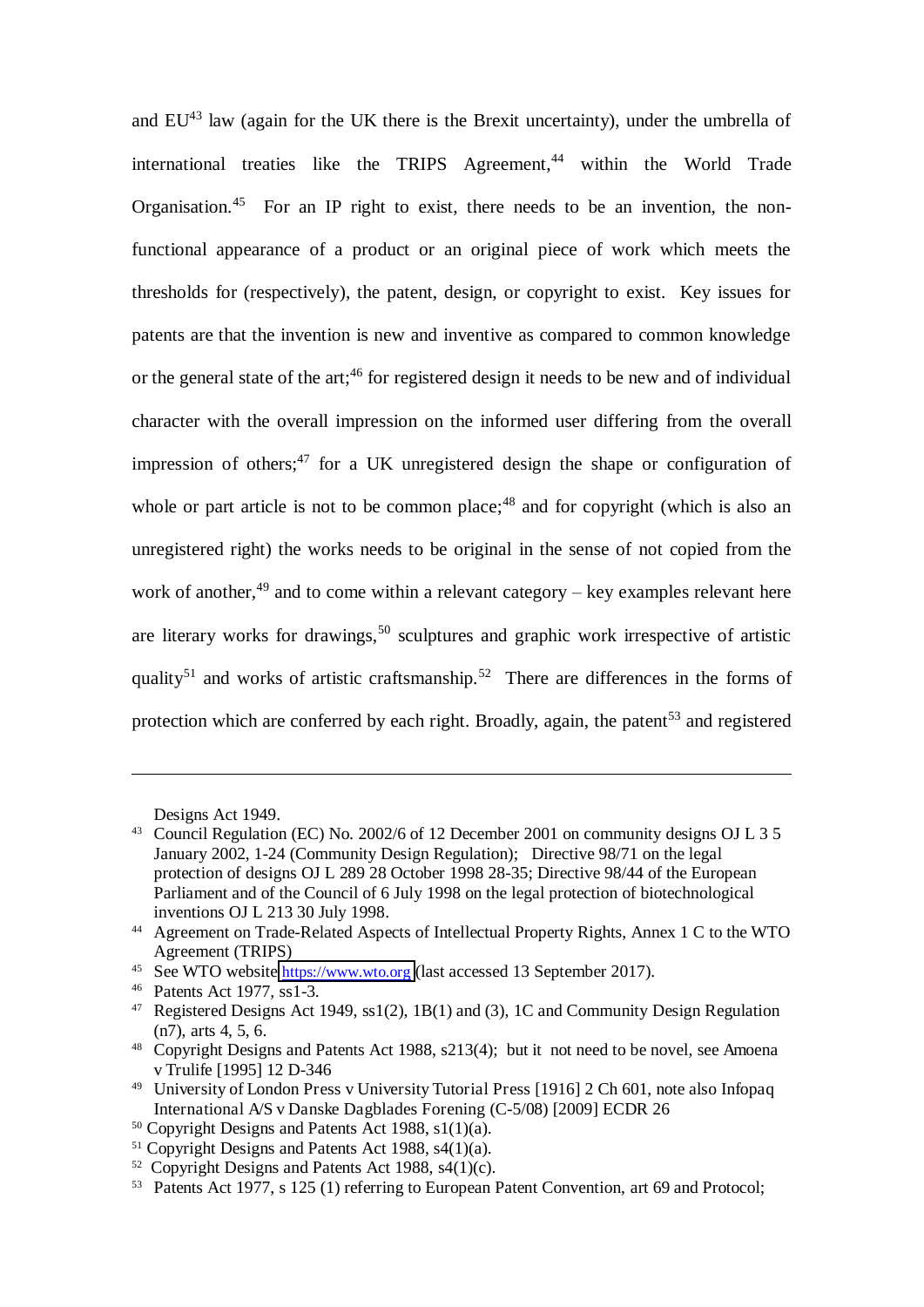$design<sup>54</sup>$  tests focus on the similarity between products and the scope of the IP right, even if they were independently created; whereas copyright requires, as the name suggests, copying in a 2D or 3D form, although this can be indirect<sup>55</sup> (e.g. the person may have forgotten that they saw an existing product which they then build – this raises obvious problems of evidence).

It should be stressed that in contrast with the position in respect of EU Regulation, it is possible for prosthetics to exist without IP. Further, IP rights regarding, say, control of the shape or function of a prosthetic leg, are quite distinct from the ownership of a particular physical prosthetic leg. Where there is a relevant IP right, however, the owner of the IP right will have the power to influence use of the prosthesis made, exactly or similarly, in 2 or 3 D form, to that particular shape or function.<sup>56</sup> Accordingly, and as is considered further below, the IP owner could forbid the use of a prosthesis without their permission even if the medical devices regime, the prosthetic user, and the clinical team would like this to be done. And as prosthetics are being further developed and directly sourced by suppliers complementing traditional medical public hospital based structures, for example by Touch Bionics<sup>57</sup> and the Alternative Limb Project,<sup>58</sup> there is the prospect of private control through the power of IP being more visible, rather than hidden behind medical walls.

Kirin-Amgen v Hoechst Marion Roussel [2005] 1 All ER 667 and Actavis UK Ltd v Eli Lilly & Co [2017] UKSC 48.

<sup>54</sup> Registered Designs Act 1949, s 7(1), Magmatic Ltd v PMS International Group Plc [2016] UKSC 12.

<sup>55</sup> Copyright Designs and Patents Act 1988, s 16.

<sup>56</sup> Copyright Designs and Patents Act 1988, s 17(3).

<sup>&</sup>lt;sup>57</sup> See Touch Bionics website<http://www.touchbionics.com/>(last accessed 13 September 2017).

<sup>&</sup>lt;sup>58</sup> See website **[http://www.thealternativelimbproject.com](http://www.thealternativelimbproject.com/)** (last accessed 13 September 2017).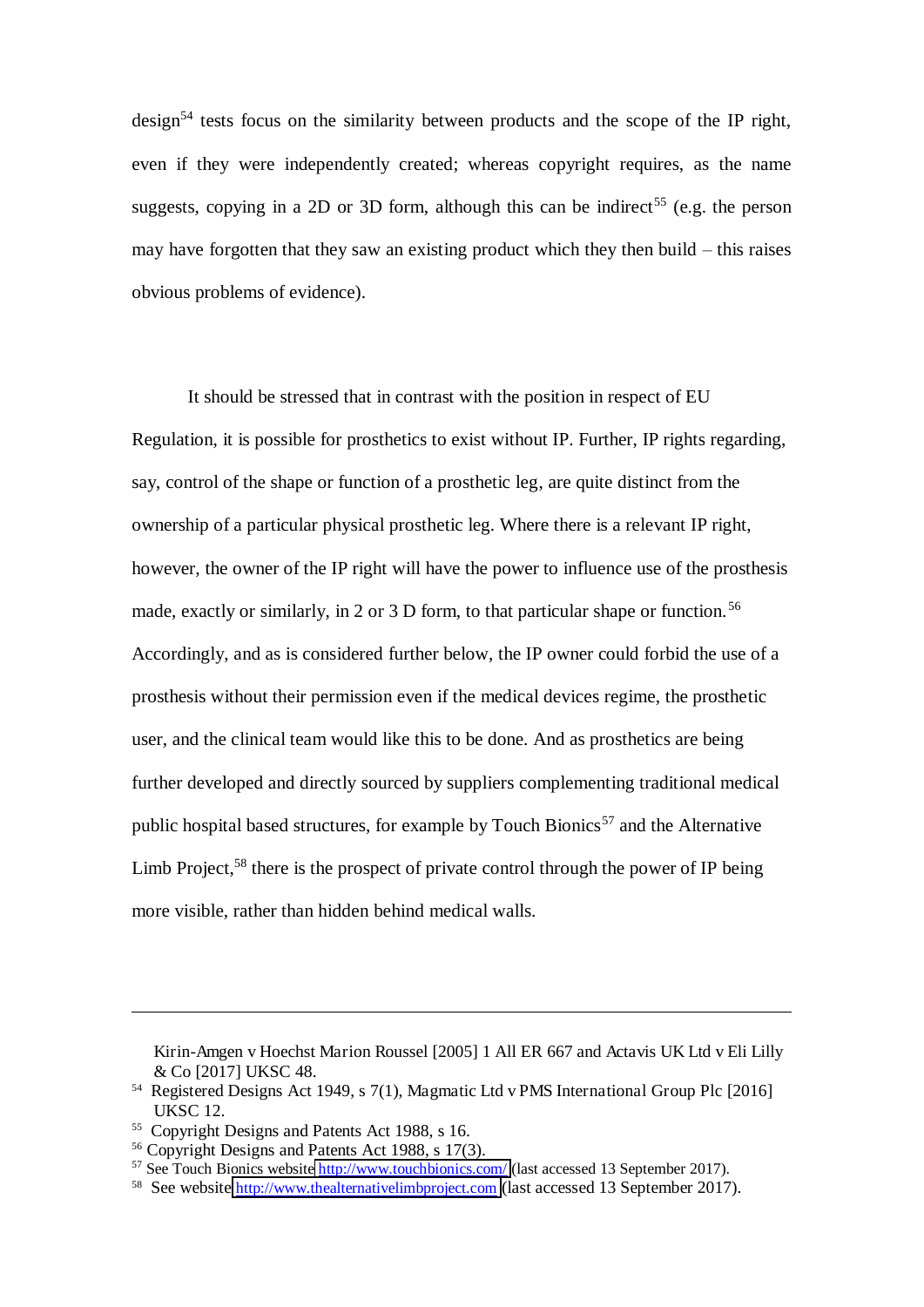IP can indeed be relevant to the outputs of all manufacturers and makers. In addition to the growth of private entities, there are community maker voluntary initiatives such as Knitted Knockers for homemade breast prosthesis. <sup>59</sup> It will be interested to monitor the impact of these activities and their attitudes to IP. Unregistered design and copyright will arise automatically if the thresholds are met, and it is quite possible that the other forms of IP protection will also be sought; whether or not all manufacturers and makers then choose to rely on IP rights to prevent activity by others is their choice. There are examples of this not being done, with patents not being sought and relevant information being made available, to enable the prostheses to be reproduced more readily - including through 3D printing<sup>60</sup> (which was introduced above from its opposite perspective, as providing a new opportunity for infringement).<sup>61</sup> Yet although makers may be open to their work being reproduced by some.<sup>62</sup> what about this being done by a large company who seeks to charge high (or any) fees?

<sup>&</sup>lt;sup>59</sup> See website **https://www.knittedknockers.org** (last accessed 13 September 2017); Donna Reeve and Richard Sewell "The rise of the Maker Movement and open source prosthetics: An example of Braidotti's 'critical posthuman subject'" paper presented at Theorizing Normalcy and the Mundane, 5th International Conference, Sheffield University, 7-8 July 2014 [http://donnareeve.co.uk/?tag=maker-movement \(](http://donnareeve.co.uk/?tag=maker-movement)last accessed 13 September 2017).

 $60$  For discussion of collaboration, and lessons which can be learnt from the software community in this respect, and drawing on empirical work, see Rosa Maria Ballardini, Juho Lindman and Flores Ituarte "Co-creation, commercialization and intellectual property – challenges with 3D printing" (2016) 7(3) European Journal of Law and Technology Internet; Dinusha Mendis "The clone wars' – episode  $1$  – the rise of 3D printing and its implications for intellectual property law – learning lessons from the past?' 2013 35(3) European Intellectual Property Review 155-169 and Dinusha Mendis "Clone Wars Episode II – The Next Generation: The Copyright Implications Relating to 3D Printing and Computer-Aided Design (CAD) Files" 2014 6(2) Law, Innovation and Technology 265-281.

<sup>&</sup>lt;sup>61</sup> See e-NABLE project which focuses on 3D printing prosthetic hands <http://enablingthefuture.org/about/>(last accessed 13 September 2017), and "Engineer creates a 3D exoskeleton 'Spider hand' for stroke victims'[http://www.3ders.org/articles/20150728](http://www.3ders.org/articles/20150728-engineer-creates-a-3d-printed-exoskeleton-spiderhand-for-stroke-victims.html) [engineer-creates-a-3d-printed-exoskeleton-spiderhand-for-stroke-victims.html](http://www.3ders.org/articles/20150728-engineer-creates-a-3d-printed-exoskeleton-spiderhand-for-stroke-victims.html) (last accessed 13 September 2017).

 $62$  See "Library Used its 3D Printer to Make Prosthetic Hand for Girl" [http://www.huffingtonpost.com/entry/texas-library-3d-printer-prosthetic-limb-girl-katelyn](http://www.huffingtonpost.com/entry/texas-library-3d-printer-prosthetic-limb-girl-katelyn-vincik_us_57bdc30ae4b0287a6e7312c0)vincik us 57bdc30ae4b0287a6e7312c0 (last accessed 13 September 2017); Daniel McGlynn "Young makers build prosthetic hands for children in need" <http://engineering.berkeley.edu/2016/07/young-makers-build-prosthetic-hands-children-need>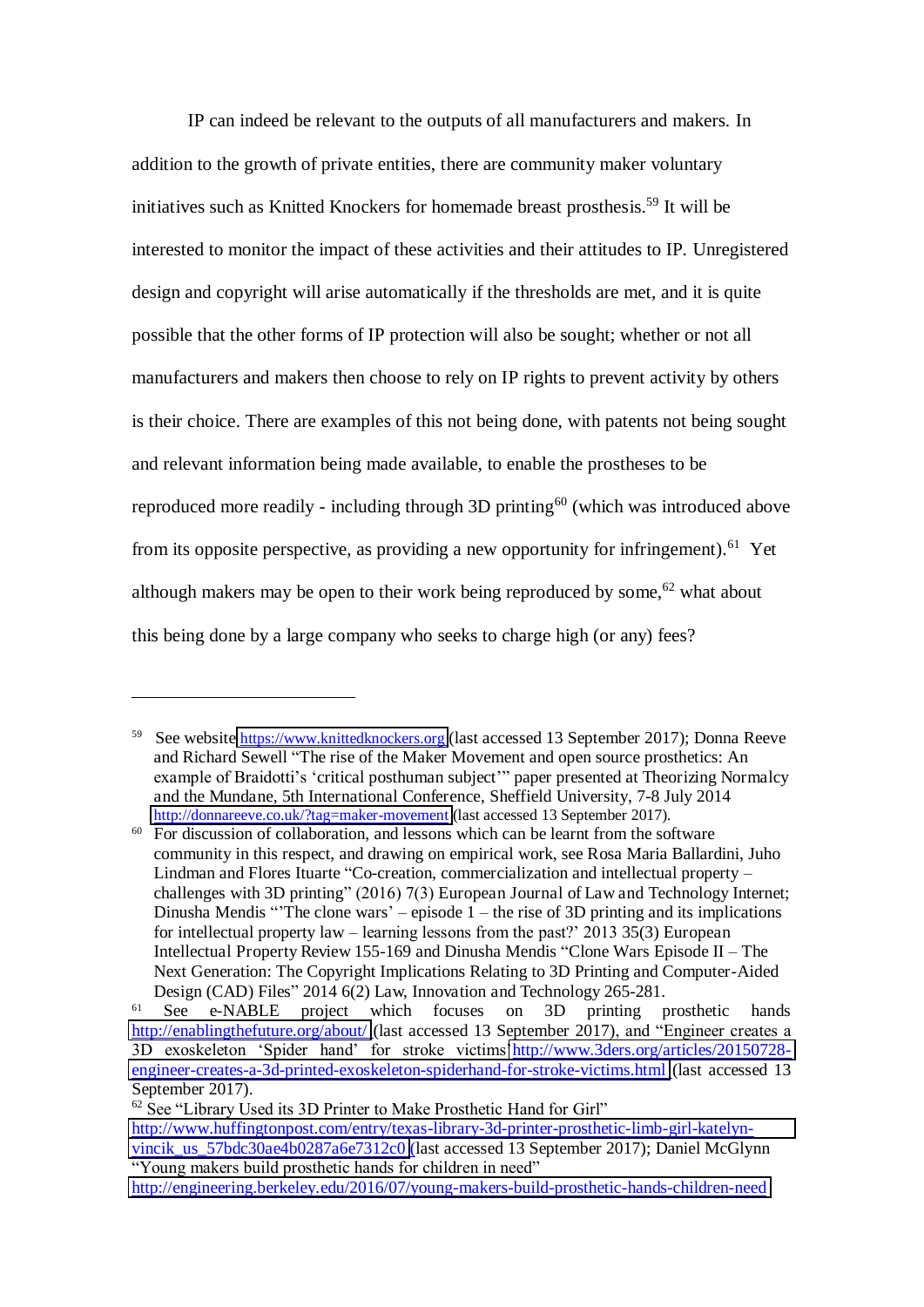Within these landscapes, the next section will explore the application of the two legal frameworks and their principles on and for prosthetic users and our two core concepts. Throughout, common threads and concerns will be the holding and exercise of power through development decisions regarding function and aesthetics; and control of allocation and limiting of opportunity and choice in different ways. It will be seen that these powers are held by various actors, invariably excluding the prosthesis user on the basis of their own perspectives and priorities.

# **4 Sensitivity and alignment of the legal frameworks regarding identity and integrity**

4.1 The Medical Devices Perspective

 $\overline{a}$ 

# **4.1.1 Regulatory Content: safety and patients**

The medical devices framework addresses a dizzying array of artefacts, from tongue depressors, to scalpels, to arterial stents, to imaging machines and monitors, to implantable cardioverter-defibrillators, and more. Further, although the regulatory framework has direct application to prosthetics, it takes little specific notice of the nature of the prostheses and their impact. Despite the approach in the EU Regulation as including 'modification', which can be argued to cover 'extensions of the body', the framework as a whole appears to view prostheses entirely from a medical perspective,

<sup>(</sup>last accessed 13 September 2017); Rachel Katz "High Schoolers make 9 year old a prosthetic hand for less than \$10" [http://abcnews.go.com/Health/high-schoolers-make-year-prosthetic](http://abcnews.go.com/Health/high-schoolers-make-year-prosthetic-hand-10/story?id=23521043)[hand-10/story?id=23521043](http://abcnews.go.com/Health/high-schoolers-make-year-prosthetic-hand-10/story?id=23521043) (last accessed 13 September 2017).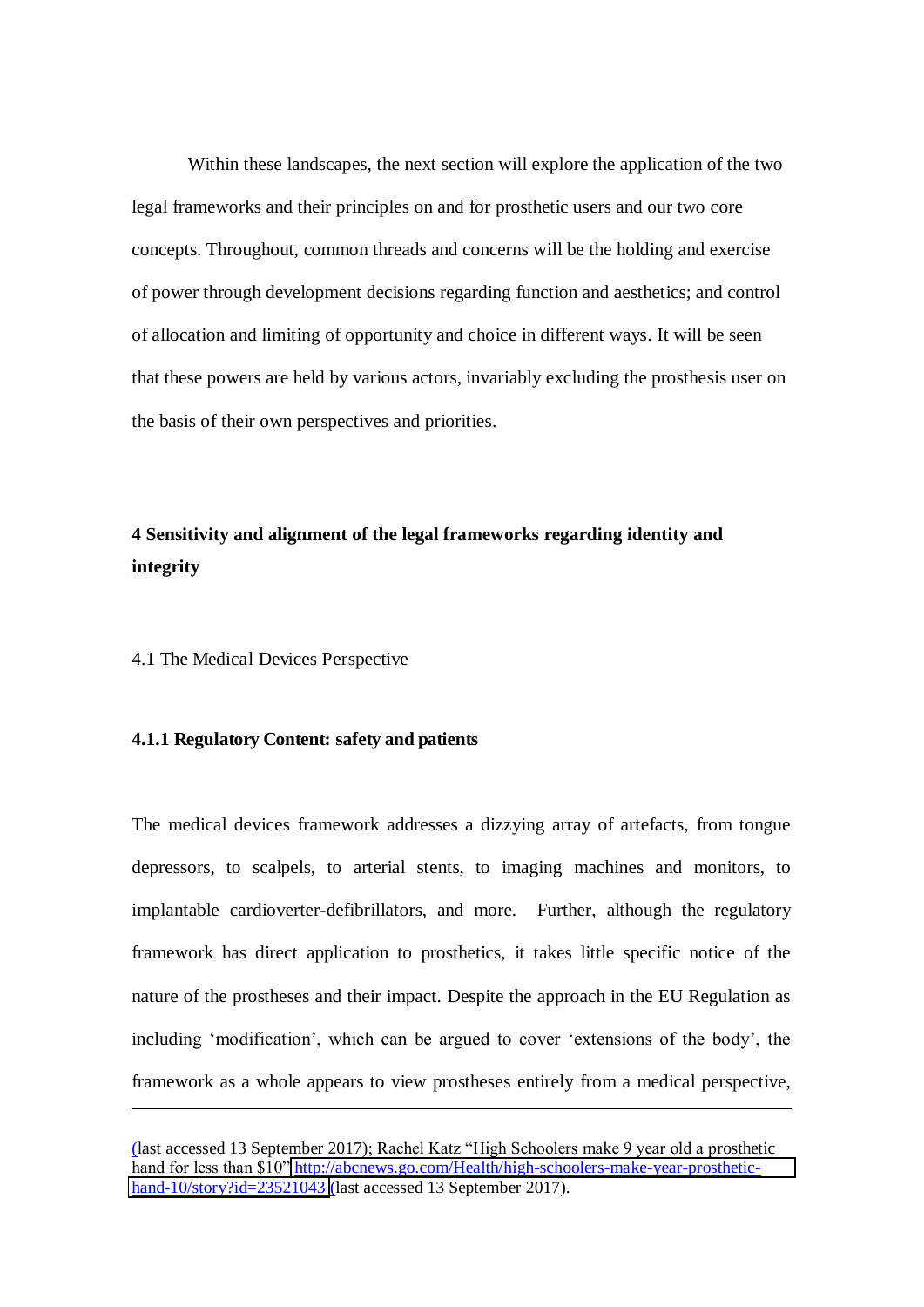and as having a purely curative or condition management character.<sup>63</sup> The regime fails to engage, therefore, with our notions of identity and integrity as multifaceted constitutive phenomena. There are separate regulations for medical and cosmetic  $devices<sup>64</sup>$  - although the EU Regulation notes that the distinction is unclear and calls for further action in this respect.<sup>65</sup> Further, the narrow approach to regulation and the prosthesis is taken notwithstanding the standard recital reference to EU Charter rights and in this case, to dignity, freedom of art and integrity of the person.<sup>66</sup>

Rather, at the heart of the medical devices framework are the substantive principles of 'safety', 'risk', and 'performance', together with operational principles of 'transparency' and 'proportionality'.<sup>67</sup> The 'worldview' of the EU Regulation is argued to be summed up in its instructions that devices must achieve the performance intended by the manufacturer; and that devices must be designed and manufactured in such a way that, during normal use, they are suitable for their intended purpose – meaning they must be safe and effective, and not compromise the clinical condition or the safety of patients, or the safety and health of users or, where applicable, other persons.<sup>68</sup>

With respect to safety, devices are categorised by class, taking into account the purpose of the device as intended by the manufacturer, and the inherent risks of the

<sup>&</sup>lt;sup>63</sup> See again the definition: EU Regulation  $(n5)$ , art 2.1(1).

<sup>64</sup> Regulation (EC) 1223/2009 of the European Parliament and the Council on Cosmetic Products OJ L 342 22 December 2009 59.

<sup>65</sup> EU Regulation (n5), recital 9 and art 1.6.

<sup>66</sup> EU Regulation (n5), recital 89.

 $67$  These principles must be read against the imperatives to get products to market quickly and efficiently, and to facilitate the single market: EU Regulation (n5), recitals

<sup>1,4,30,31,32,43,44,53,74,87,88,101</sup> and arts 10, 22, 27, 30, 56, 83, 95, 97, 106, 113.

<sup>68</sup> EU Regulation (n5), art 95, 106 (regarding expertise), art I.1 of Annex I, Annex XIV.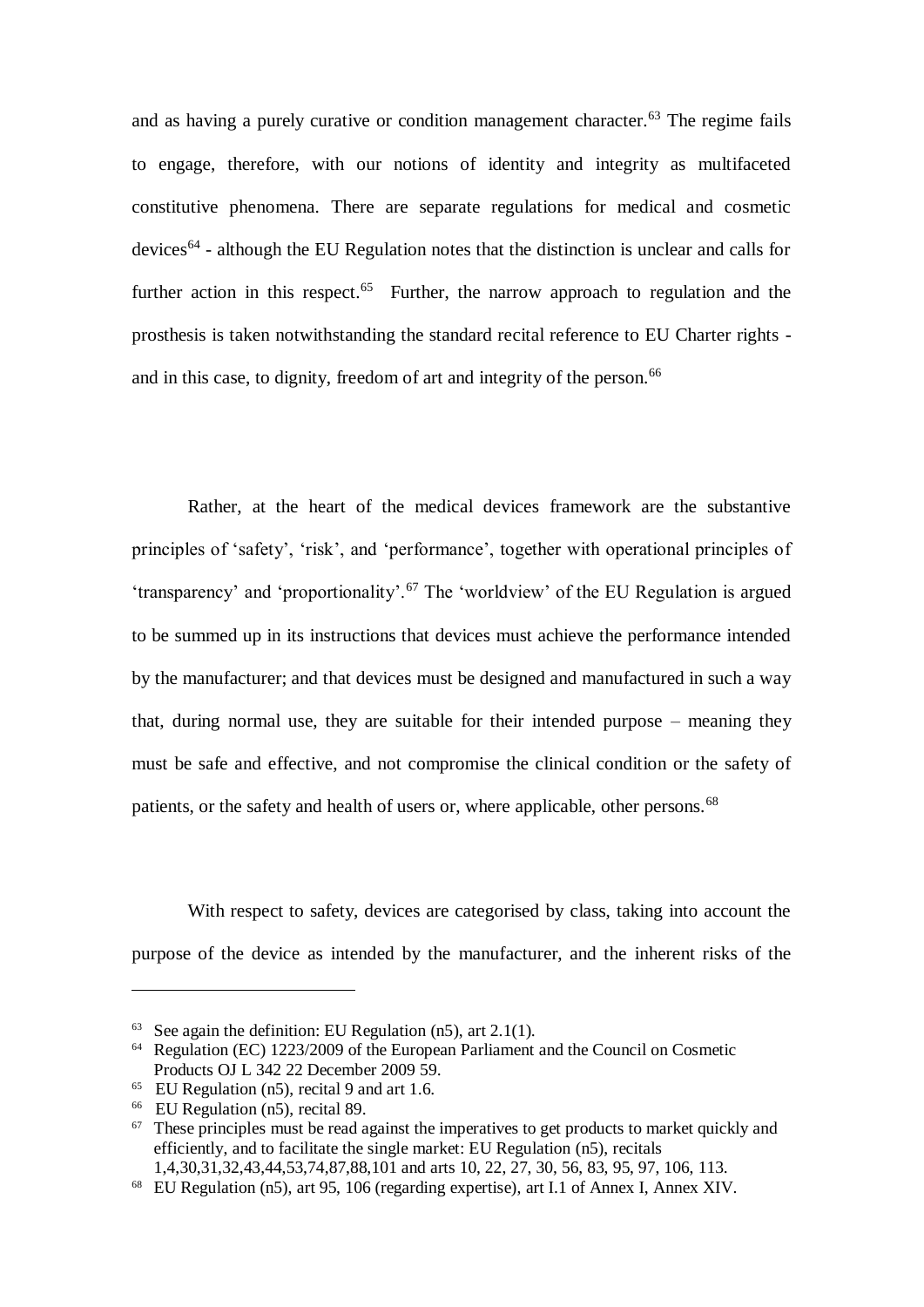device,<sup>69</sup> with criteria for each class set out in the EU Regulation.<sup>70</sup> The EU Regulation proceeds from an acceptance that absolute safety cannot be achieved, so every device and every act of classification is a matter of risk assessment and risk notification, with risk highlighted everywhere.<sup>71</sup> A central aim is to minimise the likelihood and consequences of an adverse or harm-causing event, which are approached in the context of medicine and functionality - quite distinct from the points discussed in respect of identity and integrity. Manufacturers must establish and maintain an iterative risk management system applicable to the lifecycle of a device, and must select solutions that result in only "acceptable risks".<sup>72</sup> Further, devices must be designed and manufactured in such a way as to reduce as far as possible risks posed by the unintentional ingress of substances into the device, taking into account the device and the nature of the environment in which it is intended to be used;<sup>73</sup> their physical (i.e., ergonomic) features of the device or external or environmental conditions (i.e., pressure, humidity, temperature, acceleration);<sup>74</sup> and mechanical features such as movement, vibration, noise and heat.<sup>75</sup>

Within this, factors impacting on risk include degree of invasiveness, duration of

<sup>69</sup> EU Regulation (n5), art 2.12, 32, 47, 52, 54, 55.

<sup>70</sup> See EU Regulation (n5), Annex VIII. For a discussion of some of the then proposed new rules in this respect, see Crom Source White Paper. Changes to EU Medical Device Legislation: What you Need to Know (June 2016) at [https://www.cromsource.com/wp](https://www.cromsource.com/wp-content/uploads/2012/12/Changes-to-EU-Medical-Device-legislation-What-you-need-to-know-White-paper-2016.pdf)[content/uploads/2012/12/Changes-to-EU-Medical-Device-legislation-What-you-need-to-know-White](https://www.cromsource.com/wp-content/uploads/2012/12/Changes-to-EU-Medical-Device-legislation-What-you-need-to-know-White-paper-2016.pdf)[paper-2016.pdf](https://www.cromsource.com/wp-content/uploads/2012/12/Changes-to-EU-Medical-Device-legislation-What-you-need-to-know-White-paper-2016.pdf). Note the prospect of these decisions being open to judicial challenge (also discussed more generally below) – for Scottish example under previous regime see Hyaltech Ltd (Petitioners) [2008] CSIH 64.

 $71$  Many of the specifications relating to labelling and instructions deal with safety and risk: EU Regulation (n5) Chapter 1 of Annex I.

<sup>72</sup> EU Regulation (n5), art 1.2, 1.3, 1.8, 1.9.

<sup>73</sup> EU Regulation (n5), art 10.5 of Annex I.

<sup>&</sup>lt;sup>74</sup> EU Regulation (n5), article 4(a), 7, 14.2(b), Annex I.

<sup>75</sup> EU Regulation (n5), art 18.5, 19.1, 20.1, 20.2, Annex I.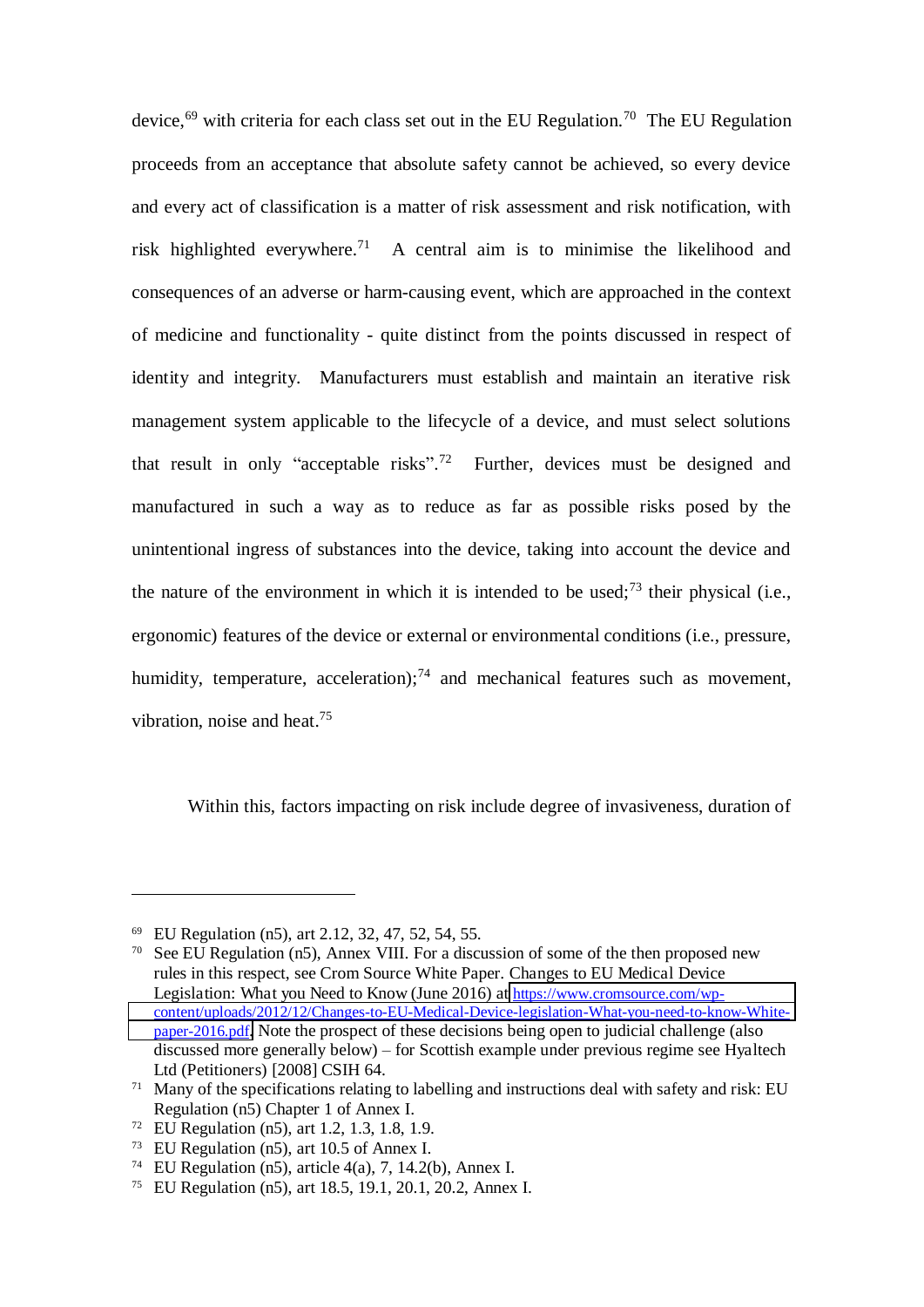contact, and body system affected.<sup>76</sup> One can see within this structure that, for the most part, it is manufacturers who set the parameters for performance, normal use, safety, and efficacy, and who undertake the primary risk assessments and design decisions.<sup>77</sup> The manufacturer will put together a comprehensive dossier with a range of technical evidence determined by the class that the manufacturer considers the device to be within, and this is then submitted to the relevant national Notified Body for assessment and authorisation.<sup>78</sup> Manufacturers are additionally responsible for ensuring traceability of the device, and follow-up of adverse events.<sup>79</sup>

The EU Regulation also provides that any risks which may be associated with use of a device must be evaluated against the benefits to the patient, and the need to achieve a high level of protection of health and safety, taking into account the state of

<sup>76</sup> EU Regulation (n5), Annex VIII.

 $77$  Prior to the reforms of the 1990s, technical standards and specifications were written into regulatory directives. Post-1990s, and largely preserved in the EU Regulation (n5), a separation between law and technical standards was adopted (see e.g. arts 8, 9, 71).Generally, the law relies on essential requirements, as opposed to bespoke technical standards, and the CE mark that is awarded serves as a market entrance authorization, not a rigorous premarket approval of individual products relying on strict product-testing such as in the pharmaceutical sector: Christa Altenstetter "EU and Member State Medical Devices Regulation" (2003) 19 International Journal of Technology Assessment in Health Care 228- 248.

<sup>&</sup>lt;sup>78</sup> For a good articulation of the previous regulation and the manufacturer's responsibilities and the approval process in the context of a product liability case based on failure of an implanted prosthetic, see Wilkes v Depuy International Ltd. [2016] EWHC 3096 (QB).

<sup>&</sup>lt;sup>79</sup> In contrast, traceability and post-market surveillance of devices are addressed in Chapters III and VII respectively of the EU Regulation, and both areas have seen substantial changes. This is in keeping with the strengthening of surveillance in the USA, where the Safe Medical Devices Act 1990 and the Medical Device Amendments 1992 required healthcare facilities to track the use of certain high-risk devices, and to report to the US Food and Drug Administration (FDA) any device-related (serious) injuries or deaths. The FDA subsequently received numerous adverse event reports, including some 160,487 in 2004 alone, with most coming from manufacturers: William Maisel "Safety Issues Involving Medical Devices: Implications of Recent Implantable Cardioverter-Defibrillator Malfunctions" (2005) 294 Journal of the American Medical Association 955-958. See also Frederic Resnic and Sharonlise Normand "Postmarketing Surveillance of Medical Devices— Filling in the Gaps" (2012) 266 New England Journal of Medicine 875-877.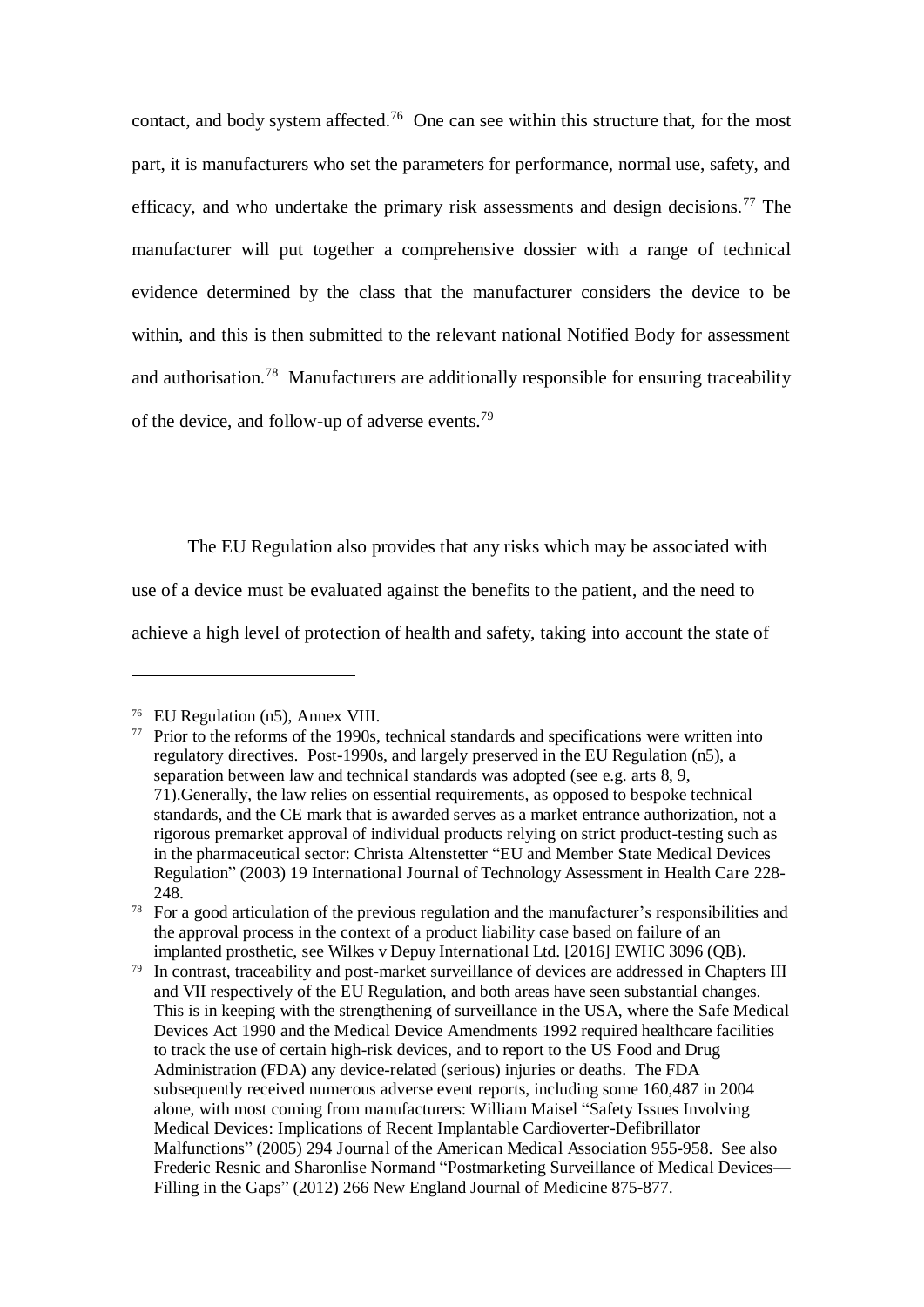the art. $80$  The word choice – "patient" - is revealing, although not unexpected given the medical and functional focus noted so far. Thus while this particular provision could provide scope for the opinions and assessment of the individual device user, <sup>81</sup> present indications are that this is not coming about. Indeed, whilst much current research on device development in the UK is funded through the National Institute for Health Research (NIHR),  $82$  and patient and public involvement is a prerequisite for NIHR funding,  $83$  much of the existing technology in the healthcare market has not had any prosthetic user engagement in its development other than some involvement of users as recipients of the ultimate product.

Consistent with its worldview discussed above, the EU Regulation states that devices shall be designed and manufactured in such a way that they perform appropriately for their intended purpose taking into account the skills and the means available to laypersons, and the influence resulting from variation that can reasonably be anticipated in the layperson's technique and environment. Rather like the reference to the "patient" above, this could provide a base for a deep interrogation of "environment" drawing on our two core concepts. The main requirements for action in this respect, however, in the EU Regulation involve information: instructions provided

<sup>80</sup> EU Regulation (n5) art I.1 of Annex I; and proportionality is meant to inform this calculus: EU Regulation (n5) art 10.9. Related to safety and risk, manufacturers must establish and maintain a quality management system and an iterative risk management system applicable to the lifecycle of a device, and must select solutions that result in only acceptable risks: EU Regulation (n5), art 1.3, 5.5 and art 1 of Annex I.

<sup>&</sup>lt;sup>81</sup> Indeed, references to 'users' usually means healthcare professionals: WHO, Medical Device Regulations: Global Overview and Guiding Principles (Geneva: WHO, 2003).

<sup>&</sup>lt;sup>82</sup> See National Institute for Health Research website **https://www.nihr.ac.uk** (last accessed 13 September 2017), contributions made by eg Chief Scientist Office in Scotland <http://www.cso.scot.nhs.uk/funding-2/> (last accessed 13 September 2017).

<sup>83</sup> And see eg NIHR "Patients and the public" webpage <https://www.nihr.ac.uk/patients-and-public/> (last accessed 13 September 2017).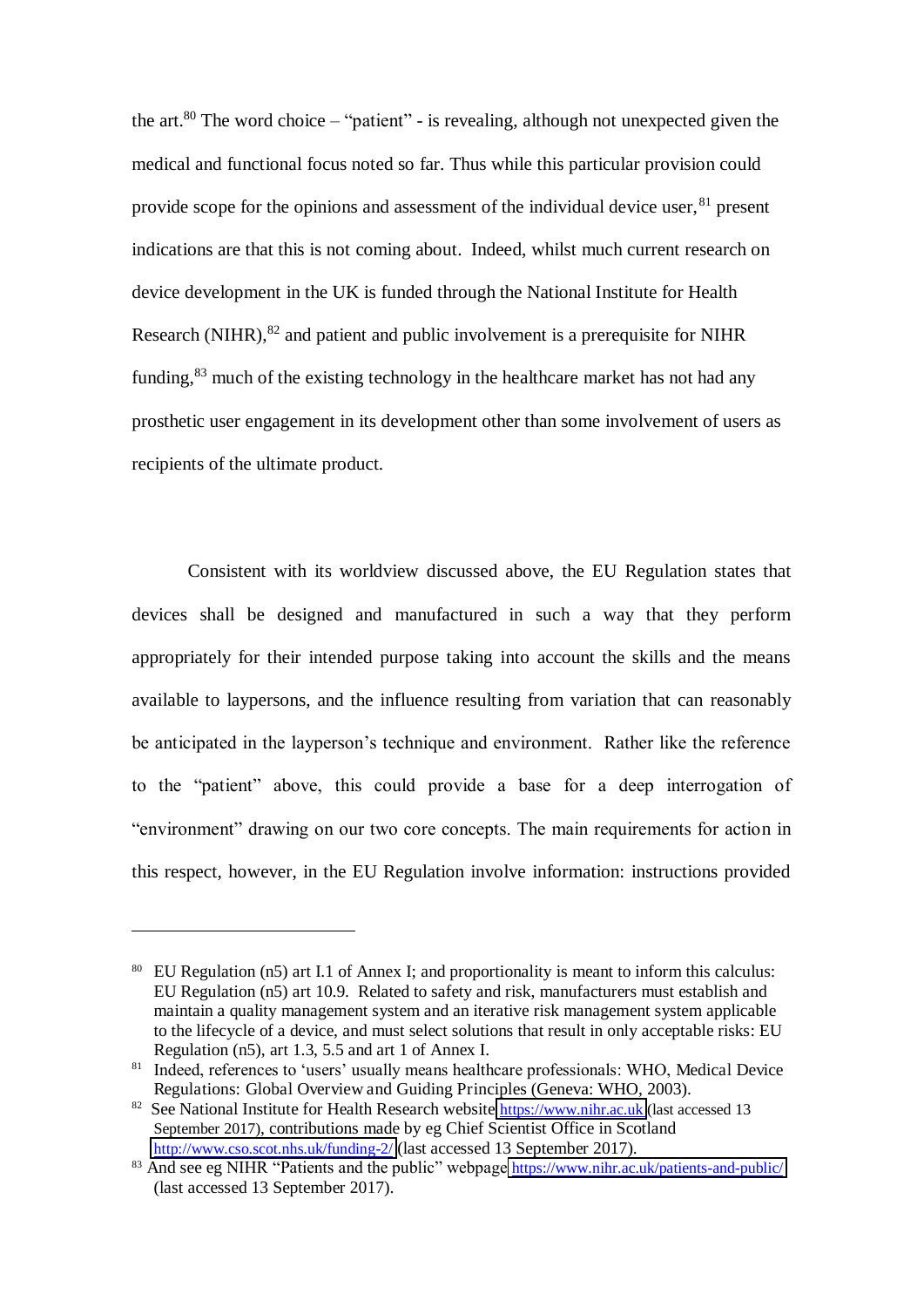by the manufacturer shall be easy for the lay person to understand and apply, <sup>84</sup> and that labels are not to contain false or misleading information about the device's purpose, use, or performance.<sup>85</sup> So again, the user is viewed as a passive beneficiary and involvement of lay persons to any extent is not mandated. This is particularly interesting in the concept of "repairs". A prosthetic limb might need repair or replacement, including in the light of natural degradation and development of the rest of the body. Decisions in this respect, however, are much more (or wholly) under the control of the prescriber of the leg than of the user.<sup>86</sup>

This regulatory regime, at its extremes, can lead to the non-user having the power (and the responsibility) to make decisions about functionality without any regard to the aspirations of the user in this respect or indeed regarding more aesthetic matters. This will have an impact on identity - one which is so far unexplored in the existing discussion of bodily autonomy.<sup>87</sup> And it is perhaps as a result of this marginalisation (with respect to design, function, performance, and many other relevant details) that more informal maker movements have arisen such as those discussed above. The EU Regulation can apply to any prosthesis, howsoever developed. Devices which are manufactured and used within health institutions, however, are considered as being 'put into service', <sup>88</sup> and are therefore exempt from many requirements of the EU Regulation, although they must still comply with general safety and performance requirements.<sup>89</sup>

 $84$  EU Regulation (n5), arts 18.1 and 22.1 of Annex I.

<sup>85</sup> EU Regulation (n5), art 7,

<sup>86</sup> Kate Sansam, Rory O'Connor et al "Clinician's perspectives on decision making in lower limb amputee rehabilitation" 2014 46(5) Journal of Rehabilitation Medicine 447-53.

<sup>87</sup> Note focus on abortion and euthanasia, eg Wicks (n3) 1 et seq.

<sup>88</sup> EU Regulation (n5), article 5.4; such devices cannot be transferred to another legal entity: Article 5.5a EU Regulation.

 $89$  EU Regulation (n5), article 5.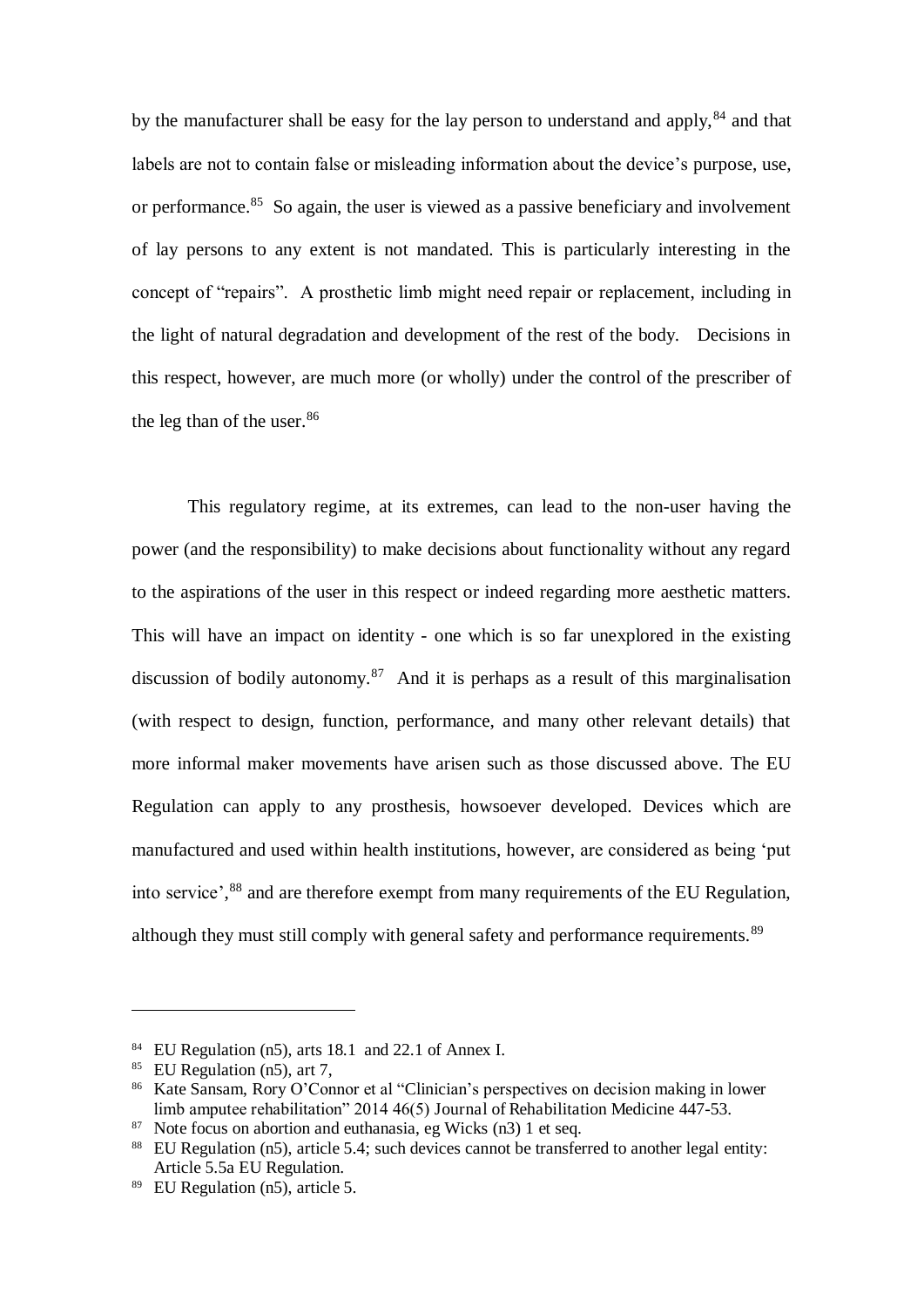It is also valuable to explore how, within this regulatory framework medical devices are actually provided to people.

# **4.1.2 Delivery of prosthetics: practical, financial and judicial**

There are  $44$  centres in the UK as a whole which provide prosthetic services.<sup>90</sup> Each centre provides a service for the surrounding population, defined by the commissioning arrangements that operate in each of the countries in the UK.<sup>91</sup> These centres run very similar programmes and offer a range of prostheses based on nationally agreed guidelines, although some services, such as children's prosthetics, are only available from the larger, more specialised centres.<sup>92</sup> Most centres provide a multidisciplinary team approach to the prosthetic user, with a rehabilitation physician, physiotherapist, occupational therapist, psychologist and prosthetist available, depending on the user's needs.

Taking the National Health Service setting in England and Wales as an example, patients are referred to a prosthetic limb fitting centre by another clinician, generally a physiotherapist or the surgeon who performed the amputation.<sup>93</sup> At the prosthetics centre, the first assessment is whether the patient is suitable for a prosthesis – many

<sup>&</sup>lt;sup>90</sup> National Amputee Statistical Database for the UK (2005) see [http://limbless-statistics.org/-----](http://limbless-statistics.org/-----NASDAB-----.php) [NASDAB-----.php](http://limbless-statistics.org/-----NASDAB-----.php) (last accessed 13 September 2017).

<sup>91</sup> See e.g. for English and Wales "NHS Commissioning" https://www.england.nhs.uk/commissioning/ and for Scotland "Procurement, Commissioning and Facilities" [https://nhsnss.org/how-nss-works/our-structure/procurement](https://nhsnss.org/how-nss-works/our-structure/procurement-commissioning-and-facilities/)[commissioning-and-facilities/](https://nhsnss.org/how-nss-works/our-structure/procurement-commissioning-and-facilities/) (both last accessed 13 September 2017).

<sup>&</sup>lt;sup>92</sup> British Society of Rehabilitation Medicine "Amputee and Prosthetic Rehabilitation – Standards and Guidelines (2ed) 2003 <http://www.bsrm.org.uk/downloads/ars-gfinaltext.pdf> (last accessed 13 September 2017).

<sup>&</sup>lt;sup>93</sup> Account provided by O'Connor, expert in this field and Charterhouse Professor of Rehabilitation Medicine, University of Leeds and Honorary Consultant Physician in Rehabilitation Medicines at Leeds Teaching Hospitals NHS Trusts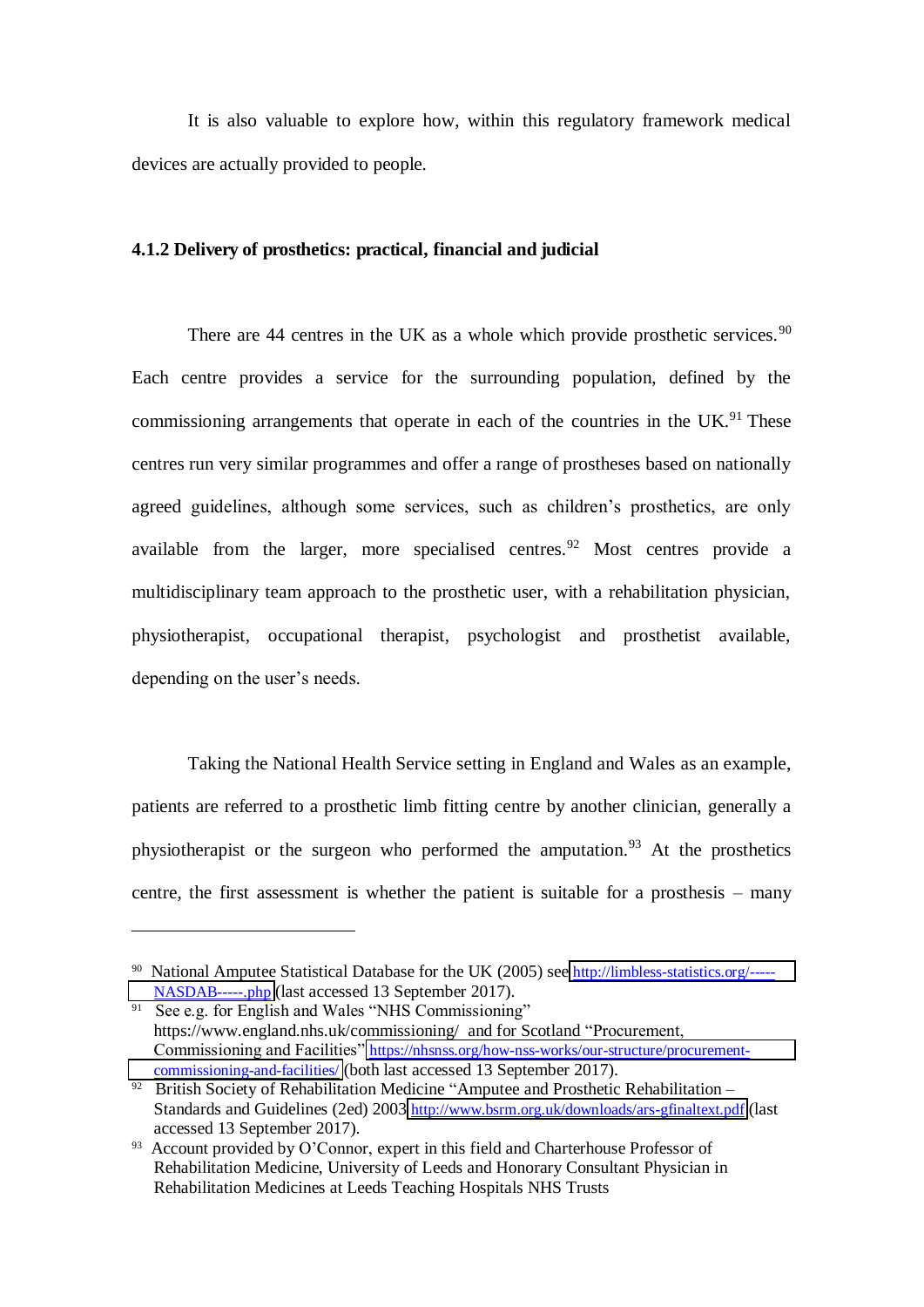patients are frail or may not have walked for a considerable period of time due to another medical condition, such as heart disease. After an initial trial in the centre with a highly adjustable generic prosthesis, the decision to proceed to manufacturing a prosthesis is made. This matches the shape of the residual limb (the "stump"), accommodating any wounds or scars on the skin and is designed to take the forces through it commensurate to the use of the  $limb - in$  this case walking or activities involving the arm. The limb will comprise the socket (the interface between the user's skin and the prosthesis – generally a rigid polypropylene shell), limb components (flexible joints, shock absorbers) that provide the function of the limb and a cover (foam, nylon, silicone) that provides the cosmesis.

The decision on the exact composition of the limb is reached by the team in the centre in consultation with the prosthetic user. Whilst a person with a newly acquired amputation would only rarely be familiar with prosthetic technology, their opinions on the appearance of the prosthesis and the required functions would be taken into account when formulating the prescription. These would, of course, be tempered by the knowledge and experience of the clinical team. $94$  The elements comprising this "prescription" will be altered over time depending on the changing needs of the user. More minor repairs or modifications can be done in a day in the centre, but more extensive changes will require a new prescription and the manufacture of a new limb.

<sup>&</sup>lt;sup>94</sup> See also discussion of the process and the different roles played in a tax case General Healthcare Group Ltd v The Commissioners for Her Majesty's Revenue & Customs [2014] UKFTT  $1087$  (TC) and on appeal  $[2016]$  UKUT 315 (TCC).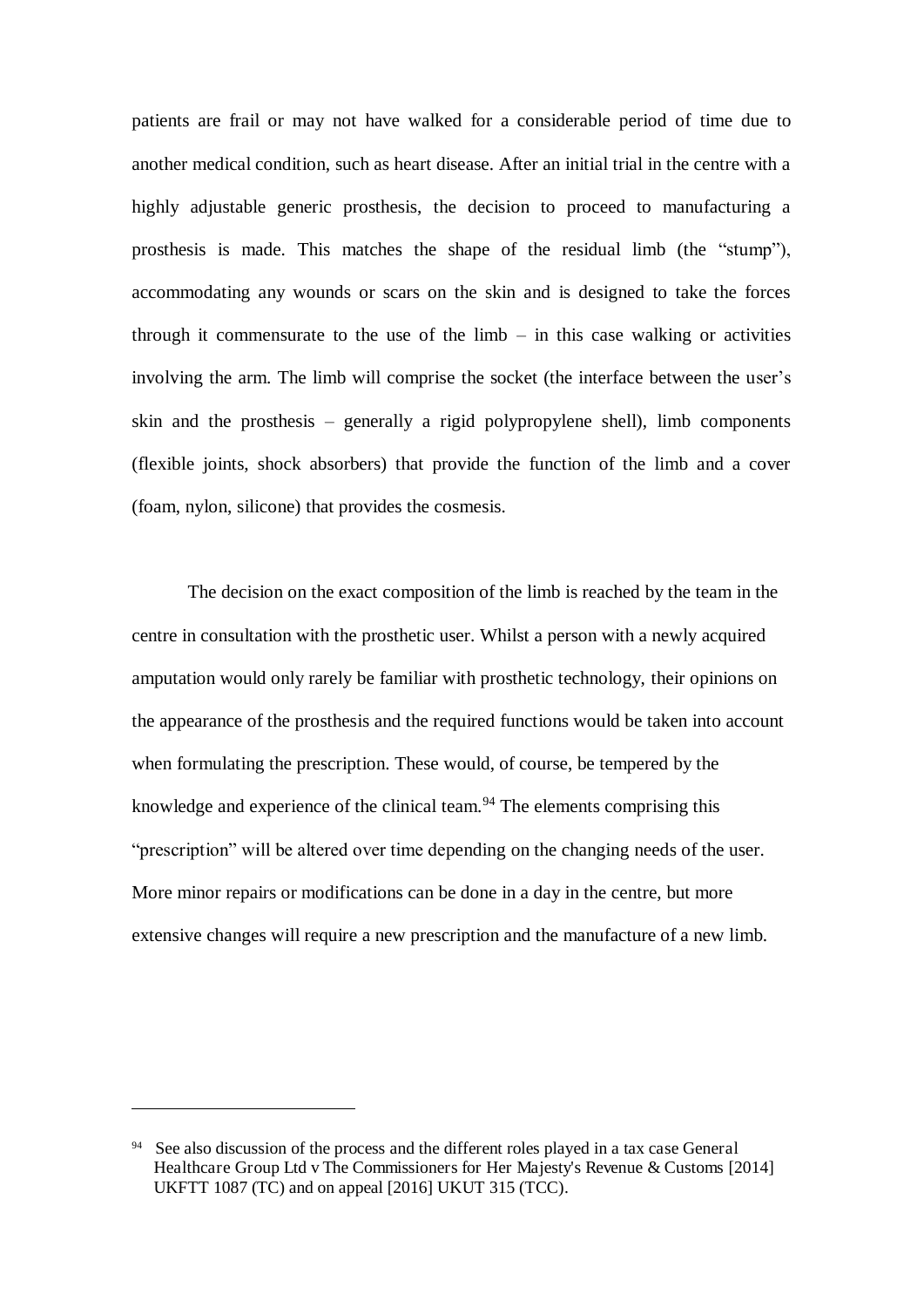The National Health Service and the private sector can also come together. Each centre will be associated with one of the major manufacturers and their products will be the preferred component starting points for the service. Prosthetic users should, however, be offered the most appropriate components for their needs, irrespective of whether the manufacturer tied to the centre supplies that component or not. This discussion, of course, raises the circular question of the meaning of need, and how it is able to be applied within the present framework and resource. At the time of writing in 2017-8, a user's desire to have a limb to pursue a specific need (e.g. swimming) will be problematic as this is not deemed a health need. In contrast, it is interesting to note that interviews and Focus Group meetings with prosthetic users carried out in our Wellcome Trust funded project<sup>95</sup> indicate that some users (likely those with more education, language skills and expert users such as dancers and athletes), are likely to have more regard paid to them, and be more proactive than others; and also that some teams are more open to users than others. Yet a strong theme from all users is that they would like greater regard to be had to their interests.

This discussion also raises the question of funding. As with other NHS services, provision of prosthetics is free at the point of use. Nevertheless, as with other healthcare services in the UK, a small number of individuals choose to purchase a prosthesis and the associated service from a private provider (such as those discussed above). In some cases this may be funded by an insurance company if the amputation was related to, say, a motor vehicle collision. Within the NHS, difficult funding decisions frequently have to be made and guidelines are issued from time to time in this respect. As an example in

<sup>&</sup>lt;sup>95</sup> See note 4 regarding method.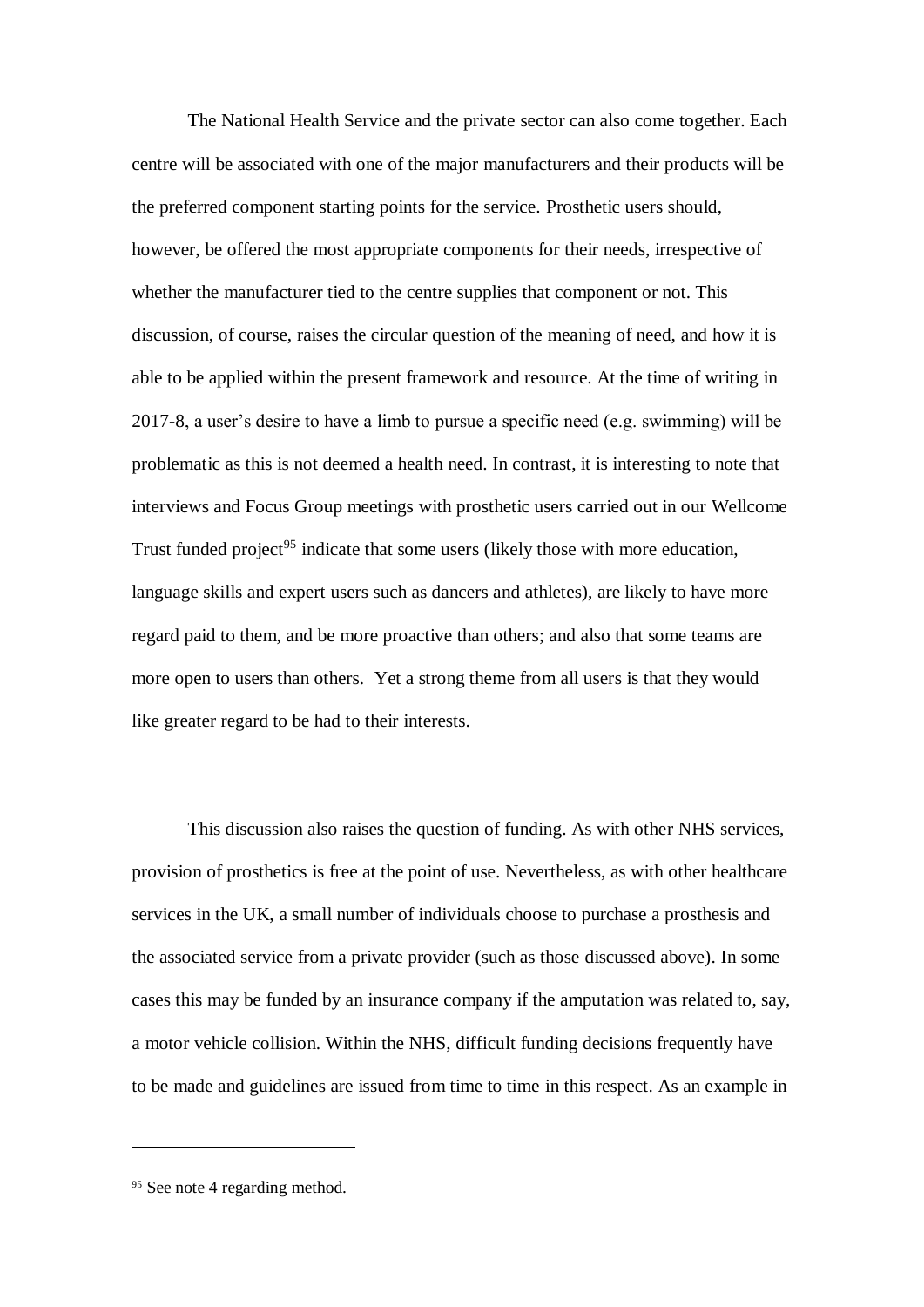England, the NHS 2016 funding guidelines provide that prosthetics for lower limb loss are likely to be routinely funded.<sup>96</sup> There is scope for legal challenge to funding decisions by public bodies in this respect through the process of judicial review<sup>97</sup> (provided the applicant has sufficient interest in the matter). <sup>98</sup> The challenge will need to be on the basis, broadly, that the decision is irrational and follows unfair or unlawful policies or that proper process has not been followed - rather than raising any questions of substance. Decision in cases involving the funding of cancer treatments<sup>99</sup> and of breast augmentation for transsexuals<sup>100</sup> demonstrate how difficult it can be to advance judicial review arguments with success; and in any event success will lead to a reconsideration of the decision on the different bases, not necessarily a different substantive result.

This discussion of judicial review raises two further points. Firstly, the primary care trust policy in the cancer treatment case provided that there could be exceptional circumstances, with funding able to go beyond what is in the policies. This was to be assessed, however, on the basis of legitimate clinical needs; and continuing the themes identified in medical devices regulation, the court was clearly of the view that this would not cover personal characteristics not based on healthcare. This is consistent with the established practice set above and another worrying confirmation that law and

<sup>96</sup> See NHS England "NHS England announces provisional investment decisions for specialised services (11 July 2016) https://www.england.nhs.uk/2016/07/spec-services-investment/ (last accessed 13 September 2017). This is subject, in a reminder of the limited resource, to decisions regarding HIV funding.

<sup>97</sup> See eg Association Provincial Picture Houses Ltd v Wednesbury Corp [1948] 1 KB 223.

<sup>&</sup>lt;sup>98</sup> English approach – see section 31(3) Senior Courts Act 1981 – includes a requirement of obtaining the consent of the court.

<sup>99</sup> R (on app Rogers) v Swindon NHS PCT 2006 EWHC Civ 392, [2006] 1 WLR 2649.

 $100 \text{ R (app C)}$  v Berkshire West PCT [2010] A.C.D. 75, 2020 EWHC 1162 (Admin).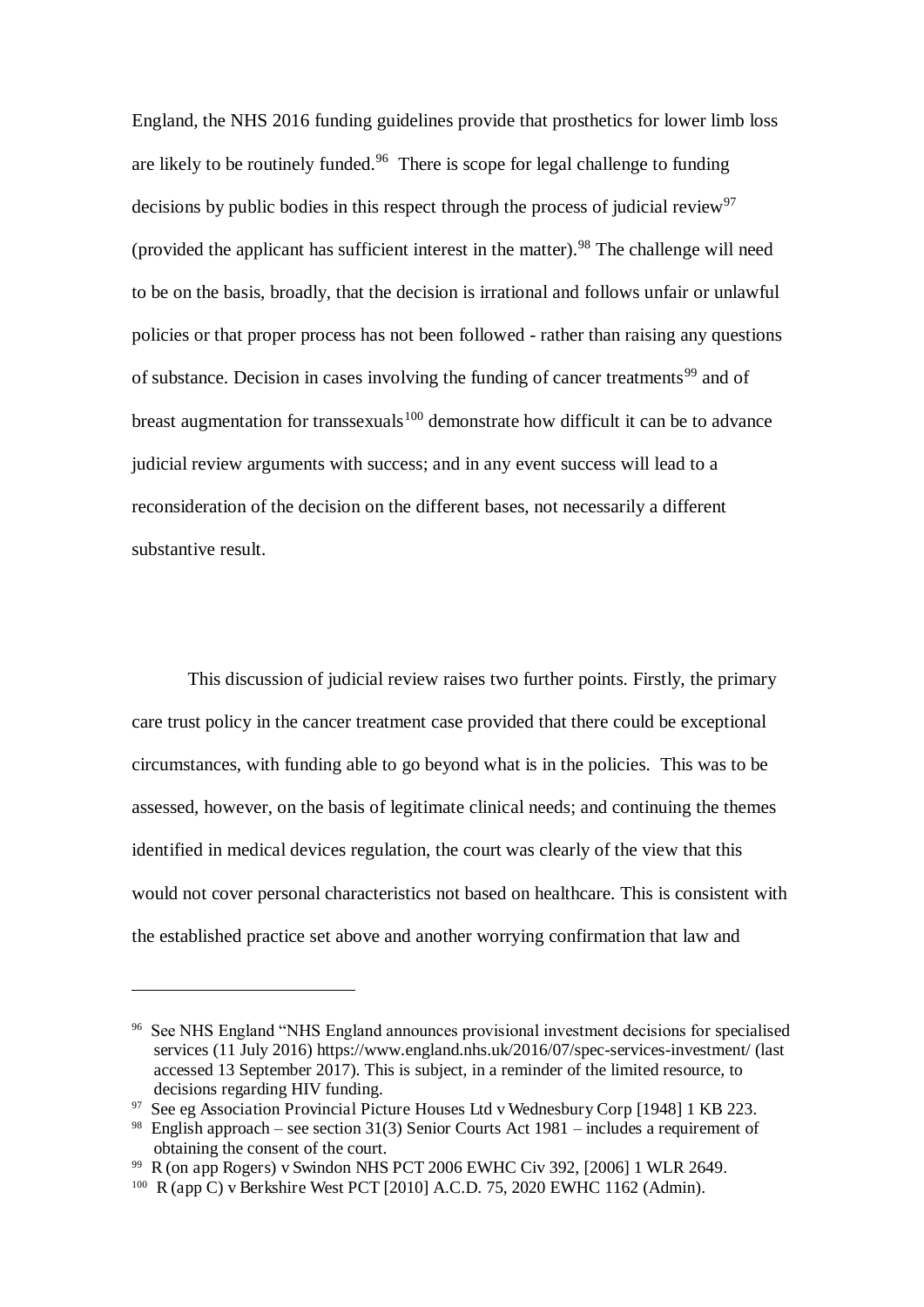regulation applying to prosthetics do not engage with the user or with the core concepts of integrity and identity. Secondly, judicial review not only has its limits but applies in the public sector; the fact that, say, a prosthetic user is unable, through whatever means, to afford a creative and frankly fabulous graphite and jewelled leg supplied directly by the Alternative Limb Project could not lead to a challenge on this basis. From the perspective of public law and limited budgets this might seem appropriate; when viewed through the lens of perceptions of self and opportunities of expression, a different position is argued to emerge.

In summary, it is the manufacturer, the clinician and other health professionals who are expected to act in advancement of the medical principles and who must comply with the EU Regulation and other guidelines and restrictions. There is no sense of acknowledgement from the legal, regulatory and funding perspective that a device (here the prosthesis) may be important to the individual's identity. Indeed, this concept is hardly implicated formally other than through the framework's attention to performance and risk - although this does speak indirectly to integrity. All matters and parameters are the manufacturer and medical perspectives; and all risk assessments and measures are tailored to that ideal. There is no direction that these standards must have any relevance to the lived experience of the user. A rather different silence and disengagement can be found when one explores the impact of IP law on identity and integrity for prosthetics users.

#### 4.2 The IP perspective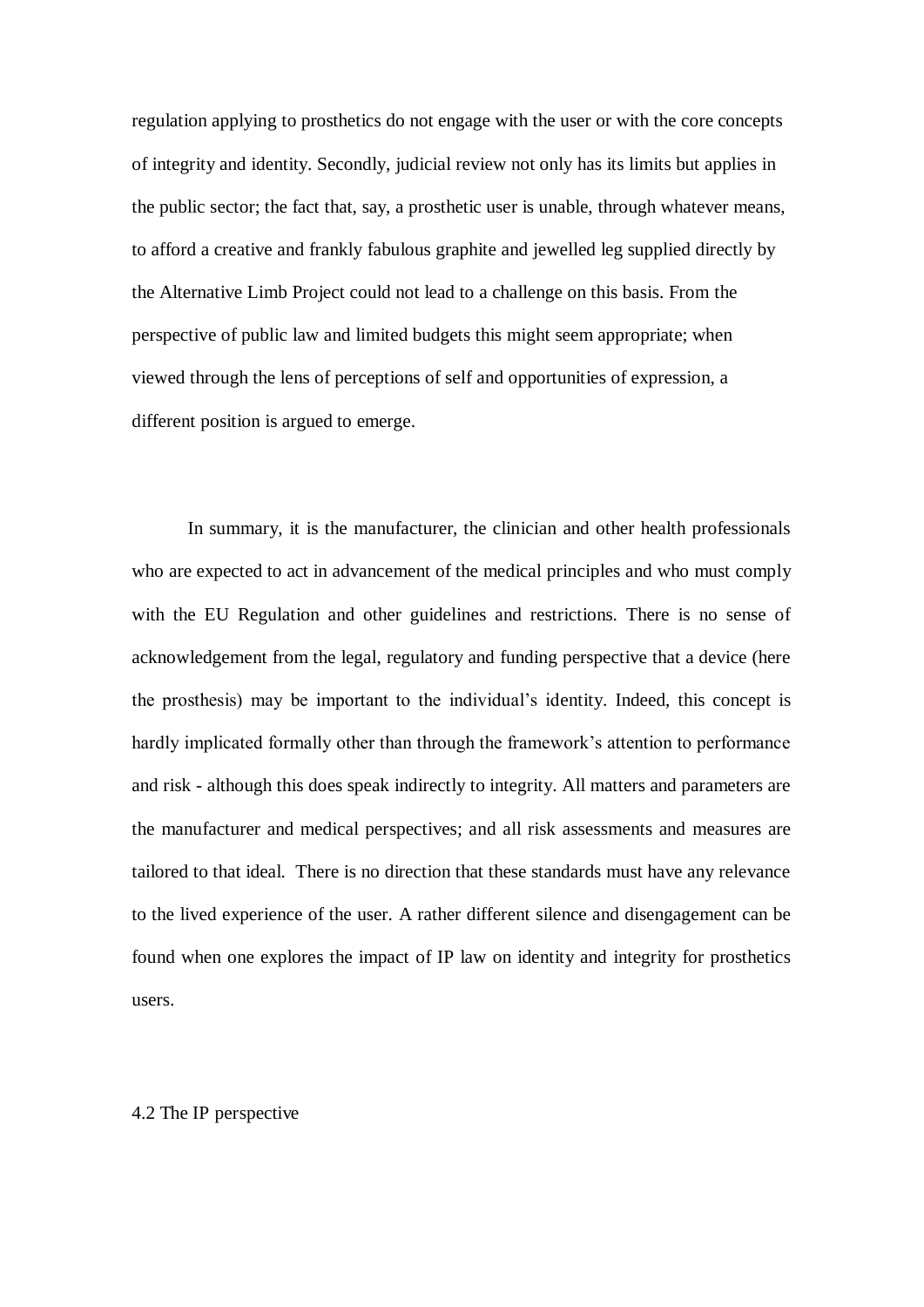In addition to the basic thresholds to be met for IP rights to exist, there are some more specific provisions which may be relevant to prosthetics. Firstly, there is controversy as to when a software-related innovation can be the subject of a patent<sup>101</sup> (bearing in mind that it can always be the subject of copyright although this has the more limited form of protection, as discussed above). This restriction could be relevant to software innovation relating to the preparation of prosthetics and gathering data sets which enable prostheses to be prepared for individual users based on accumulated data from other users. It is also interesting to note, given discussion regarding the extent to which prostheses may be viewed by users as part of the body, that EU and the resulting UK legislation limits the patenting of biotechnological innovation, notably those which involve the use of human embryos for industrial or commercial purposes.<sup>102</sup> This area of law has seen controversies regarding the extent to which courts have been willing to engage with morality and ethics<sup>103</sup> - again raising a marked difference between "artificial" and "real" parts of the body.

<sup>101</sup> European Patent Convention, art 52(2) and (3); and Patents Act 1977, s 1(2); Programs for Computers Case G03/08 (Enlarged Board of Appeal) [2010] EP0R 36; Symbian Ltd v Comptroller General of Patents, Designs and Trademarks [2008] EWCA Civ 1066.

<sup>&</sup>lt;sup>102</sup> European Patent Convention, art 53(a), (b), (c); Patents Act 1977, s 1(3), 3(4A and Schedule A2; and Patents Act 1977, art 3(f) from Directive 98/44 of the European Parliament and of the Council of 6 July 1998 on the legal protection of biotechnological inventions OJ L 213 30 July 1998, art 4; for examples of the complexities in its application, see Wisconsin Alumni Research Foundation/Stem Cells (G2/06) [2009] EPOR 15 ("WARF"), Brustle v Greenpeace [2011] ECR I-9821 ("Greenpeace"), TECHNION/Culturing Stem Cells (T2221/10) [2014] EPOR 12, International Stem Cell Corp v Comptroller General of Patents, Designs and Trade Marks (C-364/13), [2015] 2 CMLR 26; see UKIPO Practice Note 25 March 2015 "Inventions involving human embryonic stem cells: 15 March 2015" [https://www.gov.uk/government/publications/inventions-involving-human-embryonic-stem-cells-25](https://www.gov.uk/government/publications/inventions-involving-human-embryonic-stem-cells-25-march-2015) [march-2015](https://www.gov.uk/government/publications/inventions-involving-human-embryonic-stem-cells-25-march-2015) (last accessed 13 September 2017).

<sup>103</sup> WARF (n102) para 41.31; Greenpeace (n102) para AG 45-49, 75-97, 100; Howard Florey/Relaxin [1995] EPOR 541 (opposition board) section 6; T 0272/95 2002 Technical Board of Appeal para IV regarding proteins and childbirth; Sigrid Sterck and Julian Cockbain "Assessing the Morality of the Commercial Exploitation of Inventions Concerning Uses of Human Embryos and the Relevance of Moral Complicity: Comments on the EPO's WARF Decision", (2010) 7(1) SCRIPTed 83-103 https://script-ed.org/wpcontent/uploads/2016/07/7-1-Sterckx.pdf (last accessed 13 September 2017; Shawn Harmon et al "Dignity, plurality and patentability: the unfinished story of Brustle v Greenpeace"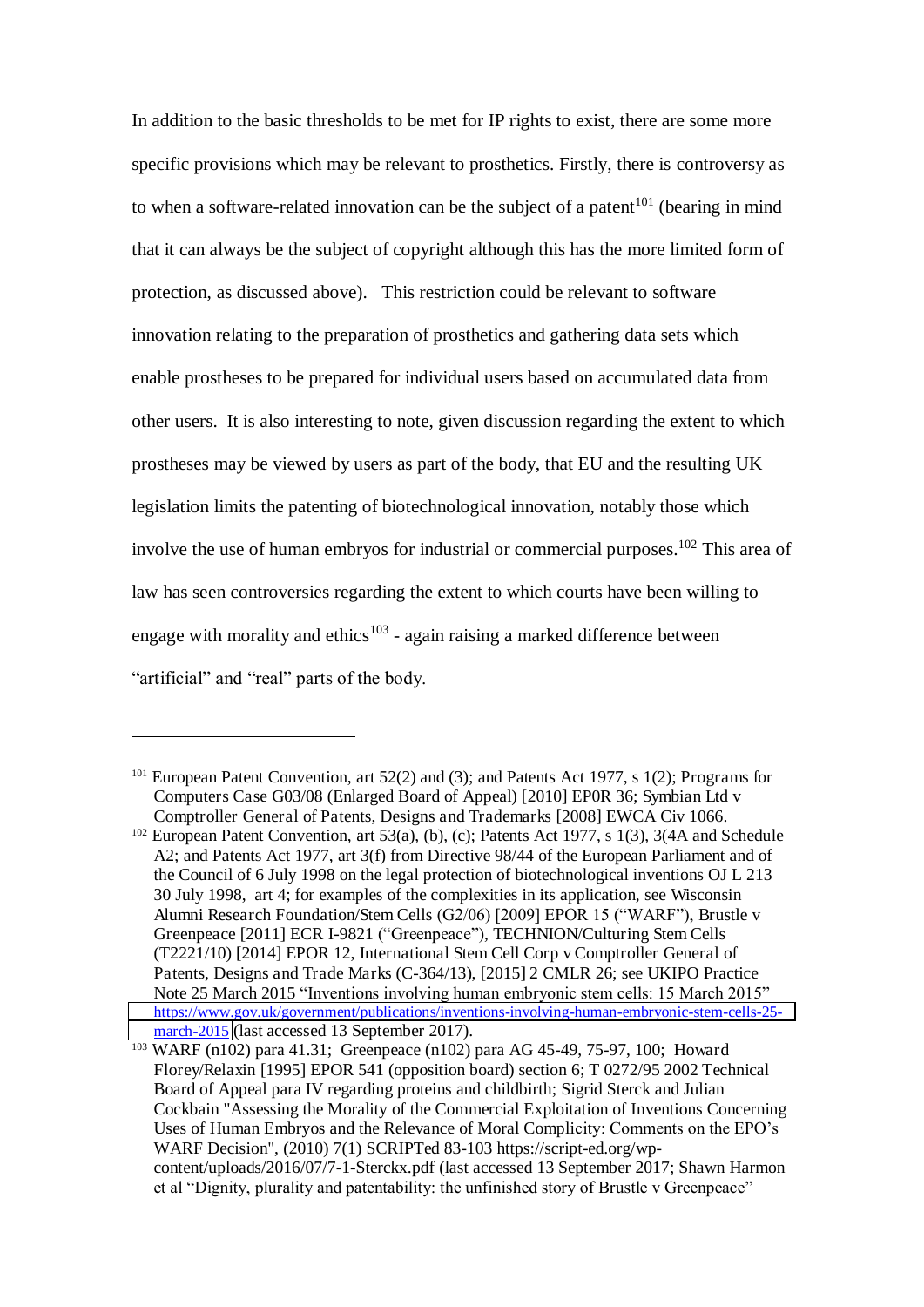Within this framework, if IP rights exist in respect of a prosthesis, they will as indicated above confer power on the IP owner regarding use of the underlying subject matter (the shape of the prosthetic leg, say). This is confined, however, to carrying out specific acts particularly making and selling (but importantly for patents, not repairing which is quite distinct)<sup>104</sup> during the currency of term of the right. IP rights will expire across a varying landscape of dates, from 3 years for a Community unregistered design right to the life of the author plus 70 years in the case of the copyright in the drawings for a prosthetic limb).<sup>105</sup> There must also be infringing activity in a country where there is an IP right. This may become relevant if, say, a user moves from the UK to France.

A key point here is that if there is a relevant right and activity, then IP owners have no legal responsibility to have regard to the impact of their decisions on prosthetic users. There are some exceptions to IP infringement, however, and a key opportunity in respect of patents involves private and non-commercial use.<sup>106</sup> This may become highly relevant as 3D printing technologies become more widespread and cost effective, and there may be an increase in users making their own limbs by reproducing prostheses which are the subject of another's patent.<sup>107</sup>

<sup>(2013) 38(1)</sup> European Law Review 92-106; Agnieszka Kupzok "Human rights in the case law of the EPO Boards of Appeal" in Christophe Geiger (ed) Research Handbook on Human Rights and Intellectual Property (Cheltenham: Edward Elgar, 2015); Nicola Lucchi The Impact of Science and Technology on the Rights of the Individual (Switzerland: Springer, 2016) 114-5, 141-175.

<sup>104</sup> United Wire v Screen Repair Services (Scotland) Ltd [2000] 4 All E.R. 35

<sup>&</sup>lt;sup>105</sup> UK - copyright life plus 70 Copyright Designs and Patents Act 1988, s 12; UK unregistered design right 15 years with licence of right for last 5 Copyright Designs and Patents Act 1988, s216; 20 years patent Patents Act 1977, section 25; registered community design term sets of 5 years up to 25 years and unregistered community design rights 3 years Community Design Regulation (n7), arts 11, 12.

<sup>&</sup>lt;sup>106</sup> Smith Kline & French v Evans Medical [1989] FSR 153, Patents Act 1977, section 60(5)(a).

<sup>&</sup>lt;sup>107</sup> See discussion and comparison between jurisdictions in Stefan Bechtold "3D printing,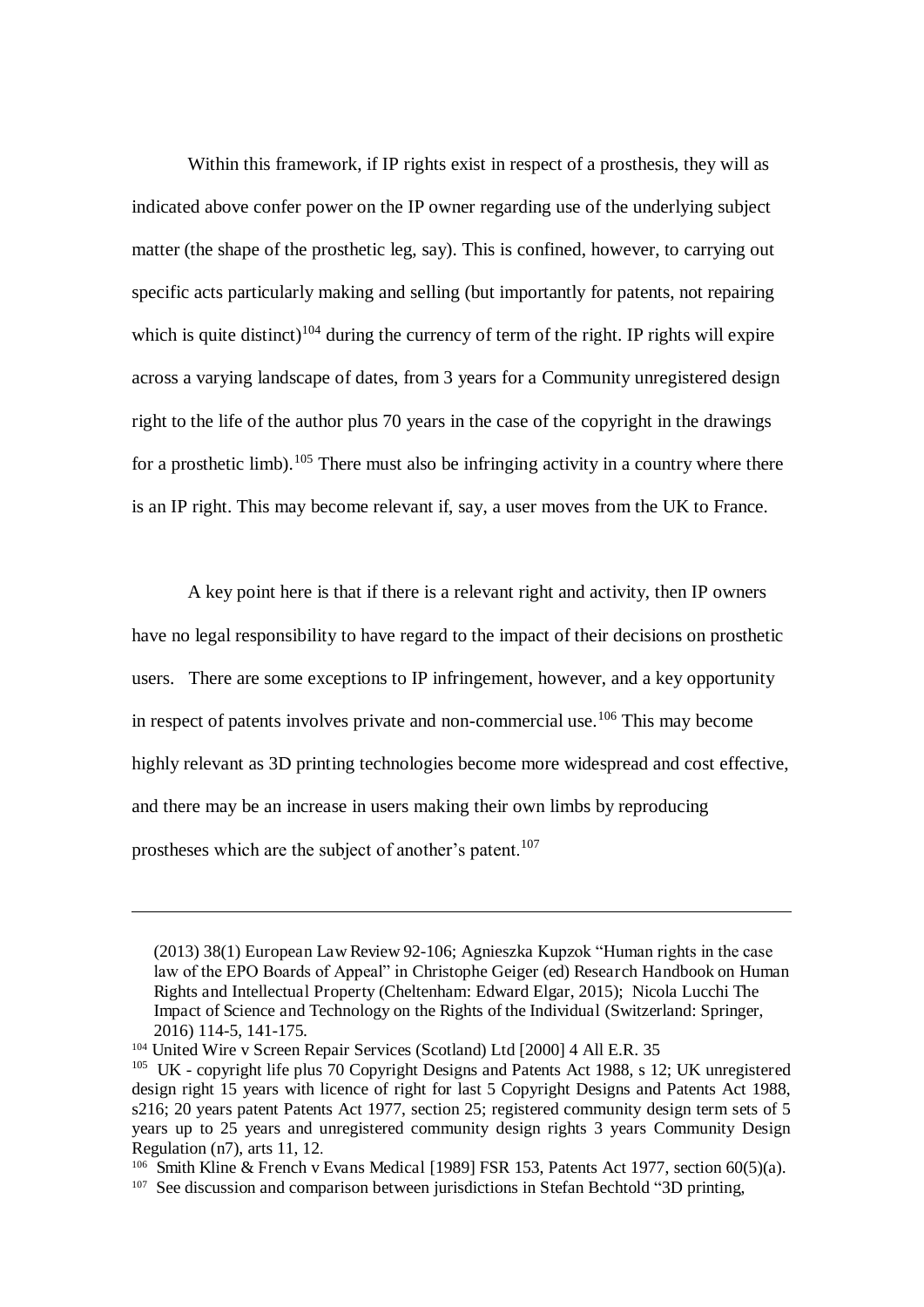There is a possibility, therefore, of IP law having a restrictive impact on choices made by and (largely) for prosthesis users. This increases when it is considered that developers of prosthetic limbs are indeed engaging with IP rights. There are patents, for example US3908201A from 1972 for a prosthetic device made of a particular plastic material and cases involving patents for silicon foam for covering prostheses for implanting in the body;<sup>108</sup> and there are registered designs, for example UK D462767 from 2001 for a slideable and rotatable coupler for a prosthetic leg. Copyright and unregistered designs cannot be evidenced in the same way (given their more informal nature of creation), however there are examples of infringement actions being raised. Notably, a court rejected an argument<sup>109</sup> that because of the so-called "must fit" provision in UK unregistered design law,  $110$  there was no protection for the shape of a breast prosthesis. The court found that although the shape of the bra might influence the shape of the breast prosthesis, a bra shape did not determine the detail or circumstances of it – indeed, the prosthesis would fit several bras.

At present, there are no accounts of IP rights being an obstacle to prosthetic provision in the NHS. If there is greater use of 3D technology, and more privately funded prosthetic provision outside the NHS, then IP may become more of an immediate issue. This would then provide yet another area of challenge to the short term private power conferred by  $IP$ ;<sup>111</sup> and also to the conventional position that this

intellectual property and innovation policy" 2016 47(5) International Review of Intellectual Property and Competition Law 517-536.

<sup>108</sup> McGhan Medical UK Ltd v Nagor Ltd (2001) 24(7) IPD 240043

<sup>109</sup> Amoena v Trulife [1995] 12 D-346

 $110$  Copyright, Designs and Patents Act 1988, s213(3)(b)(i).

<sup>&</sup>lt;sup>111</sup> Susan Sell Private Power, Public Goods: The Globalization of Intellectual Property Rights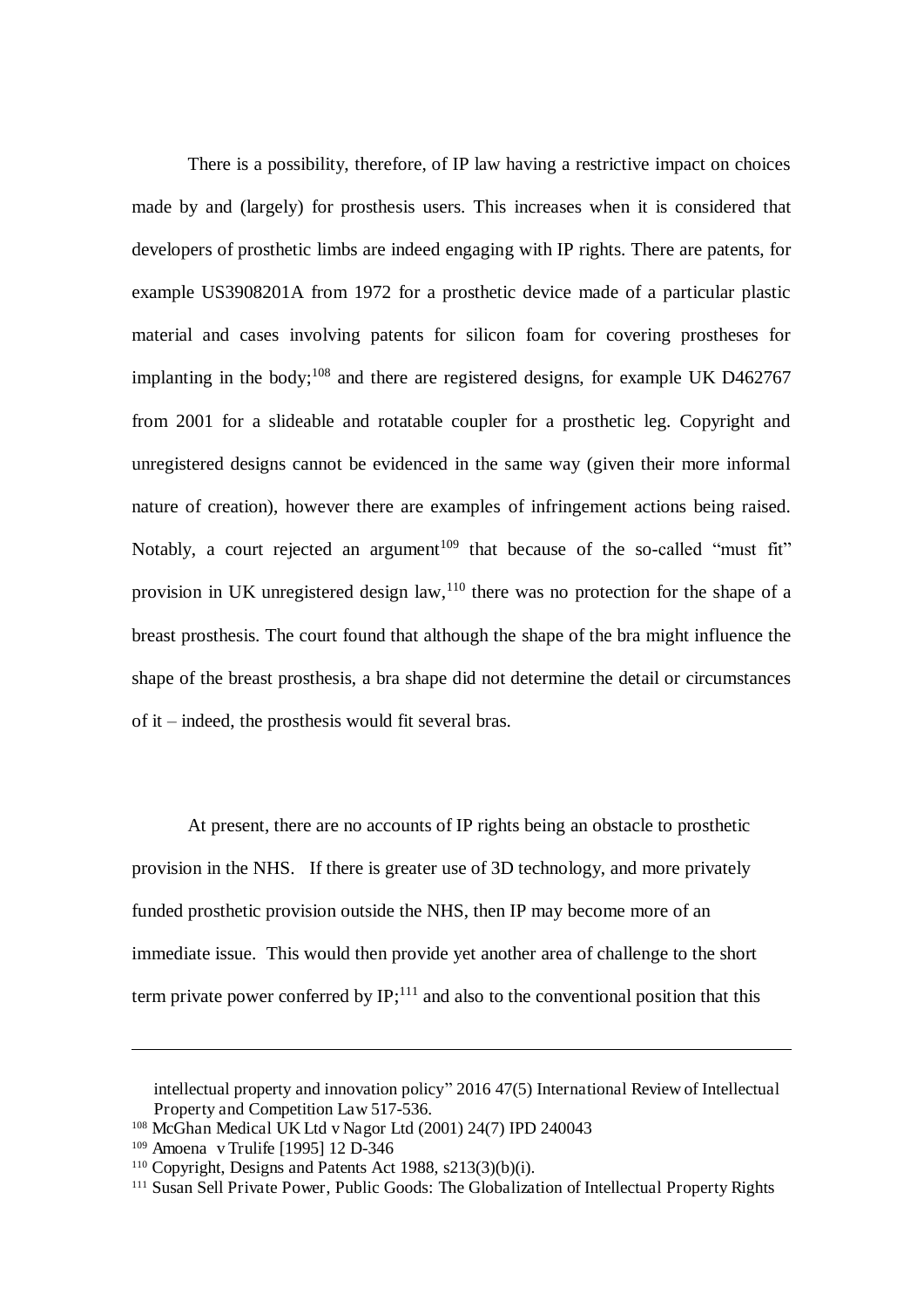should be accepted given the argument that IP encourages innovation and creativity, dissemination of the results and investment in the process, to the longer term benefit to all. $112$ 

In summary, IP is an opportunity to be pursued by those who innovate and create in prostheses, looking across both the functional and the aesthetic. When assessed in the present context, the development of new prostheses which may be encouraged by and lead to IP rights, can indeed have positive outcomes for society and for individual users as they pursue ways of displaying and developing their varied interests and choices. This can assist in engaging with identity/identities and integrity. However, the discussion so far has shown that this is a hope and a consequential outcome, rather than the goal of IP. Further, those owning IP rights have, through national legislation under the umbrella of international treaty, an entitlement to object to use and to raise a court action, such as those discussed above.<sup>113</sup> Exercising this power can be costly and time-consuming, $114$  and as has been discussed, the IP owner may be vulnerable on various points regarding infringing activity, term or a relevant exception. Yet the other party is still faced with the problem of facing the action – and looking forward, this could influence decision-making in allocation of prosthetic limbs.

<sup>(</sup>Cambridge: CUP, 2003); Keith Maskus and Jerome Reichman "The globalization of private knowledge goods and the privatization of global public goods" 2004 7(2) Journal of International Economic Law 279-320.

<sup>&</sup>lt;sup>112</sup> Frederic Scherer "The Innovation Lottery" in Rochelle Cooper Dreyfuss et al (eds) Expanding the Boundaries of Intellectual Property: Innovation Policy for the Knowledge Society (Oxford: OUP, 2001); Robin Jacob "Is intellectual property the grit in the wheels of industry?" 2012 1(1) University College London Journal of Law and Jurisprudence 1(2) 1-14.

<sup>113</sup> See also TRIPS (n8), Part III and Directive 2004/48/EC of the European Parliament and of the Council of 29 April 2004 on the enforcement of intellectual property rights OJ L 195 2 June 2004 16-25.

<sup>114</sup> See eg WIPO Magazine "IP Litigation Costs. Special Edition" (2010) [http://www.wipo.int/export/sites/www/wipo\\_magazine/en/pdf/2010/wipo\\_pub\\_121\\_2010\\_01.pdf](http://www.wipo.int/export/sites/www/wipo_magazine/en/pdf/2010/wipo_pub_121_2010_01.pdf) (last accessed 13 September 2017).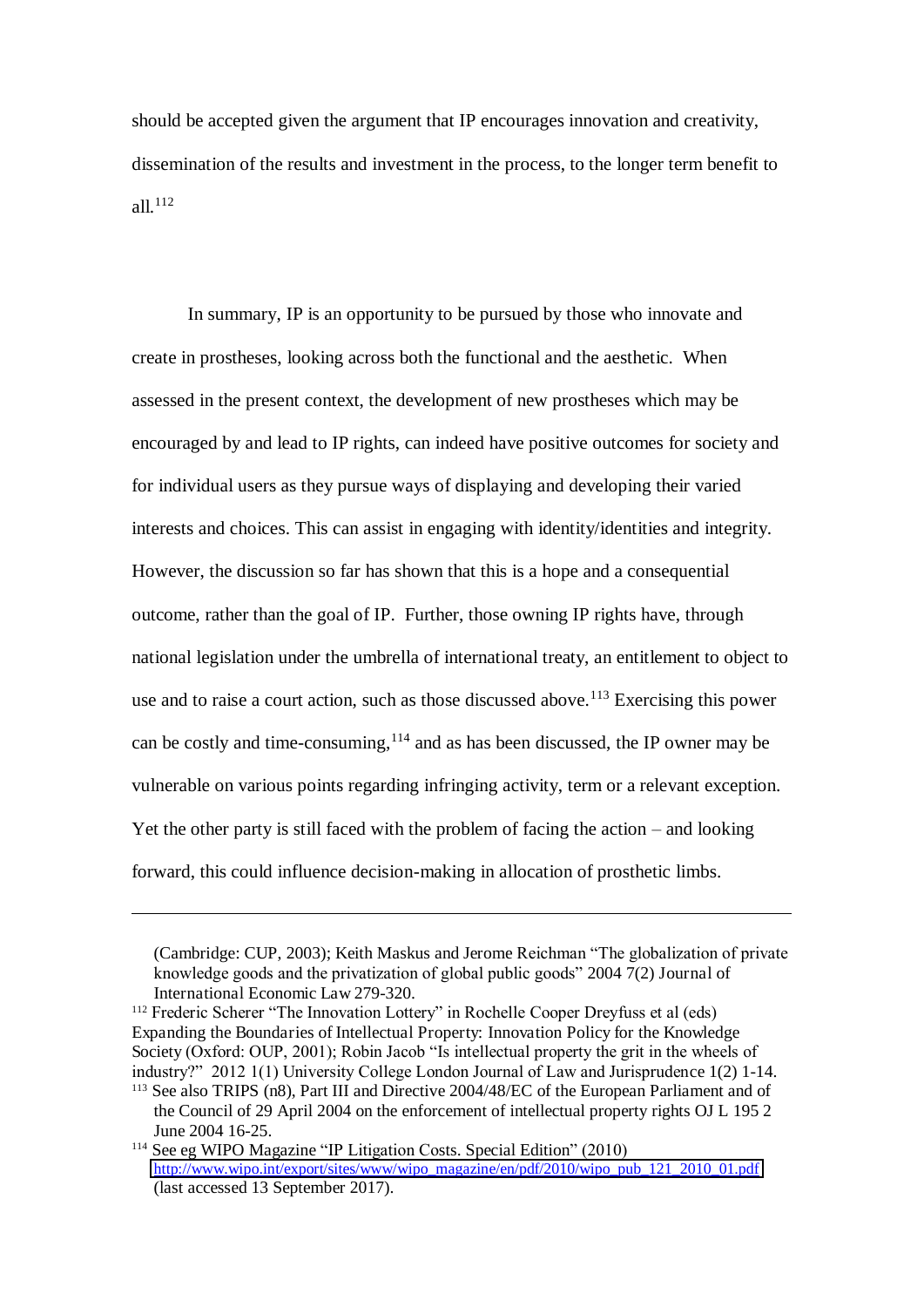What do these discussions on the legal frameworks of medical devices and IP indicate for the core concepts revealed for key themes which run throughout this paper: control and authority?

## **4.3 Control and Authority for Prosthetics** *–* **Reflections**

The analysis of the legal and regulatory framework, and the results of the research interviews and Focus Groups, reveal that the power in determining which prosthetic limb can be issued and of what kind (e.g. a leg for rockclimbing), does not always involve the user; and that even if the desire is identified and supported, frequently insufficient budget has been allocated to fulfil it. A research interview also indicated that private fundraising (one way of addressing this outside the NHS) can be perceived by prosthetic users as leading to a prosthesis which belongs more to the donors – and is less aligned with the user's identity and integrity. Further, if notwithstanding this, a particular prosthesis is able to be allocated which supports identity and integrity (e.g. running, climbing, decoration) in some circumstances an IP owner can restrict or prevent this. And the identity/identities and integrity of the prosthetic user are not required to be relevant for those with authority and control in respect of these prosthetic related decisions; rather, there are obligations and restrictions under NHS funding rules and the EU Regulation, and rights held by others under IP legislation.

Steps could be taken to change these regimes. In IP, a special exception could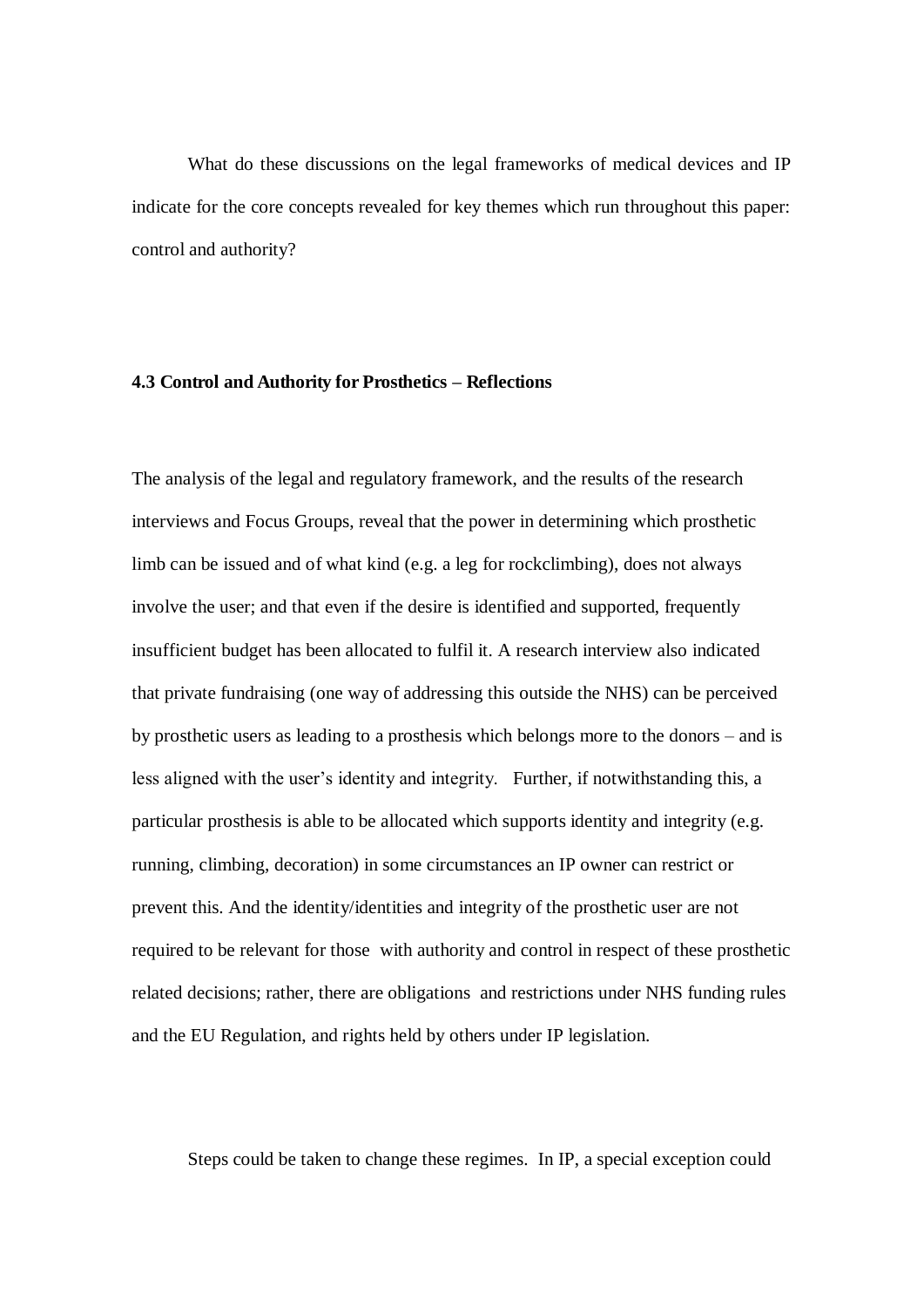be created relating to prosthetic users and 3D printing for copyright, designs, and patents. This would have echoes with debates elsewhere in IP in respect of users' rights, which have their own intersections with human rights discussed above, such as parody.<sup>115</sup> Analogies could also be drawn from changes to IP law to enable greater and more accessible use of works by people with disabilities  $-e.g.$  conversion into Braille or audio versions - as can be seen from national and international developments.<sup>116</sup> Another opportunity might to be create a prosthetic specific licensing regime<sup>117</sup> which could avoid prosthetic users being declined particular opportunities of the basis of disputes over cost – whether funding is being provided personally, privately or though the NHS. Another pathway is to argue for change within the medical devices regulatory framework to have greater regard for the lives, aspirations and indeed views of users when assessing questions of need and health. This could build on the identification in the EU Regulation for exploration of the link between medicinal and cosmetic, as discussed above. Aligned with this, a third pathway would be to argue for a wider approach to need within the NHS policy and budgetary frameworks. These three approaches, taken together, would address specific issues and go some way to addressing the disregard of the person, as prosthetic user, in two key legal and regulatory regimes. They could also be a movement to delivering new approaches to authority and control, to identity and integrity, and to the person.

<sup>&</sup>lt;sup>115</sup> See EU consideration of parody in Deckmyn v Vandersteen (C-201/13) [2014] Bus. L.R. 1368.

<sup>116</sup> Marrakesh Treaty to Facilitate Access to Published Works for Persons Who are Blind, Visually Impaired or Otherwise Print Disabled (2013) and the UK Copyright and Rights in Performances (Disability) Regulations 2014 No. 1384 reg 2 creating sections 31A, 31B, 31BA, 31BB, 31F, Schedule 2 of the UK Copyright Designs and Patents Act 1988.

<sup>&</sup>lt;sup>117</sup> See Copyright Designs and Patents Act 1988, chapter VII.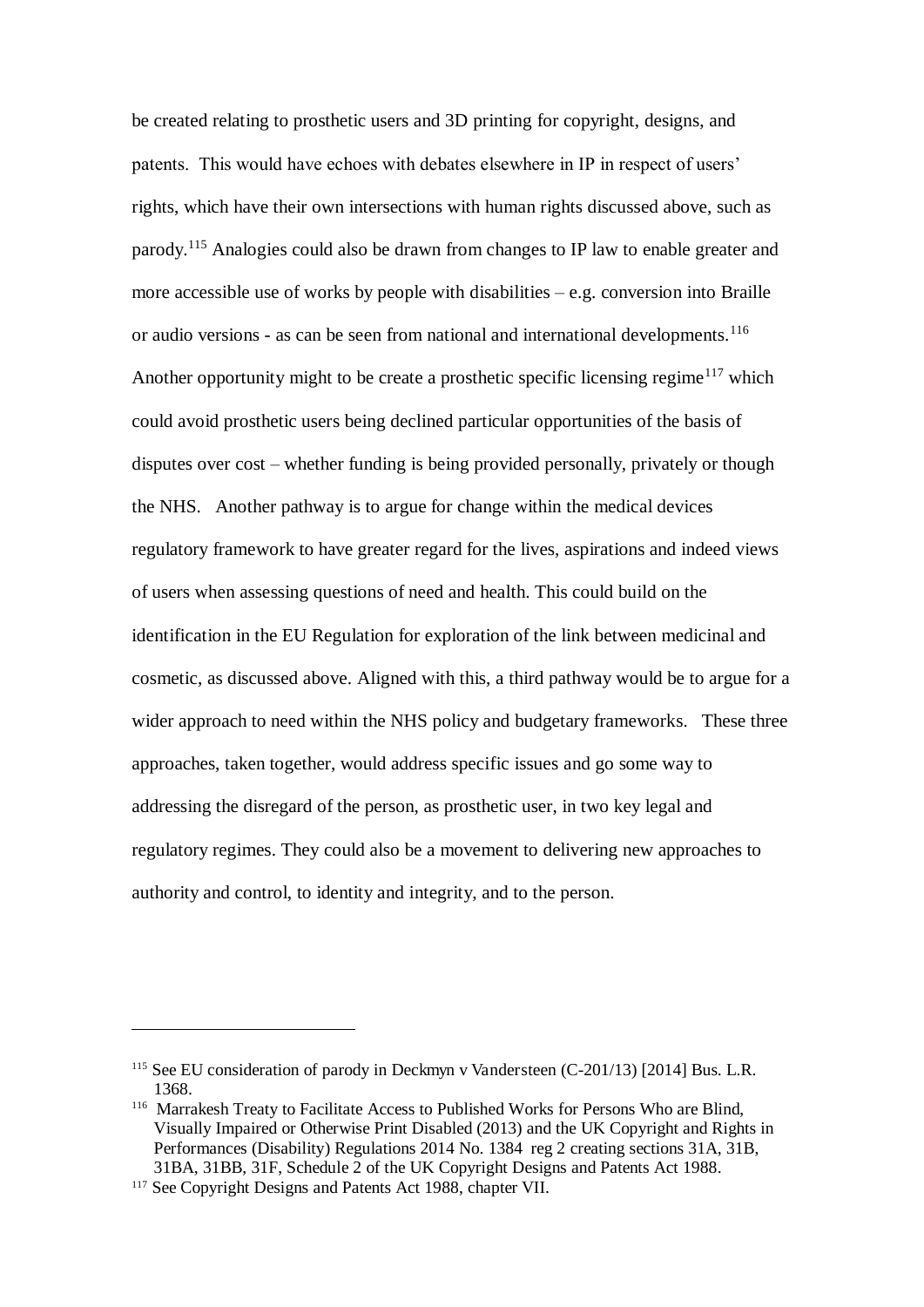#### **5. Conclusions**

 $\overline{a}$ 

Like the physical states to which they are applied, prosthetic limbs can challenge our perception of what it means to be human, to be a person. They can challenge our symbolic order, or the binary categories and differentiations that we use to structure society (such as nature/construct, human/non-human, self/other, friend/stranger).<sup>118</sup> Indeed, they may offer new categories and measures, and new possibilities and capabilities. Yet their allocation and usage are characterised by social, legal and ethical debates around risk, boundaries, and power. The result is often a collage, or indeed a cacophony, rather than a consensus of values, visions, and decision-making models associated with specific interventions or technologies.<sup>119</sup> And all of this is positioned against a legal landscape which fails to engage (at least sufficiently) with the person, and the concepts of identity and integrity.

More specifically, our preliminary findings from doctrinal research are that the current medical devices and IP frameworks, both of which are relevant to prosthetic limbs, adopt a decidedly internally focused perspective. Accordingly, the principles of each field are more important as shaping concepts than those deemed important (for meaning-making) by the prosthetics community, insofar at least as we have engaged with them. The regimes have their own drivers and are not focussed on the person. Generally, inadequate direct or effective regard is had to the impact of legal approaches

<sup>118</sup> Mary Douglas Purity and Danger: An Analysis of the Concepts of Pollution and Taboo (London: Routledge & Kegan Paul, 1966).

<sup>&</sup>lt;sup>119</sup> Tsjalling Swiersta and Arie Rip "NEST-Ethics: Patterns of Moral Argumentation about New and Emerging Science and Technology" in David Kaplan (ed) Readings in the Philosophy of Technology (London, Rowman & Littlefield, 2009 2edn) 208-227.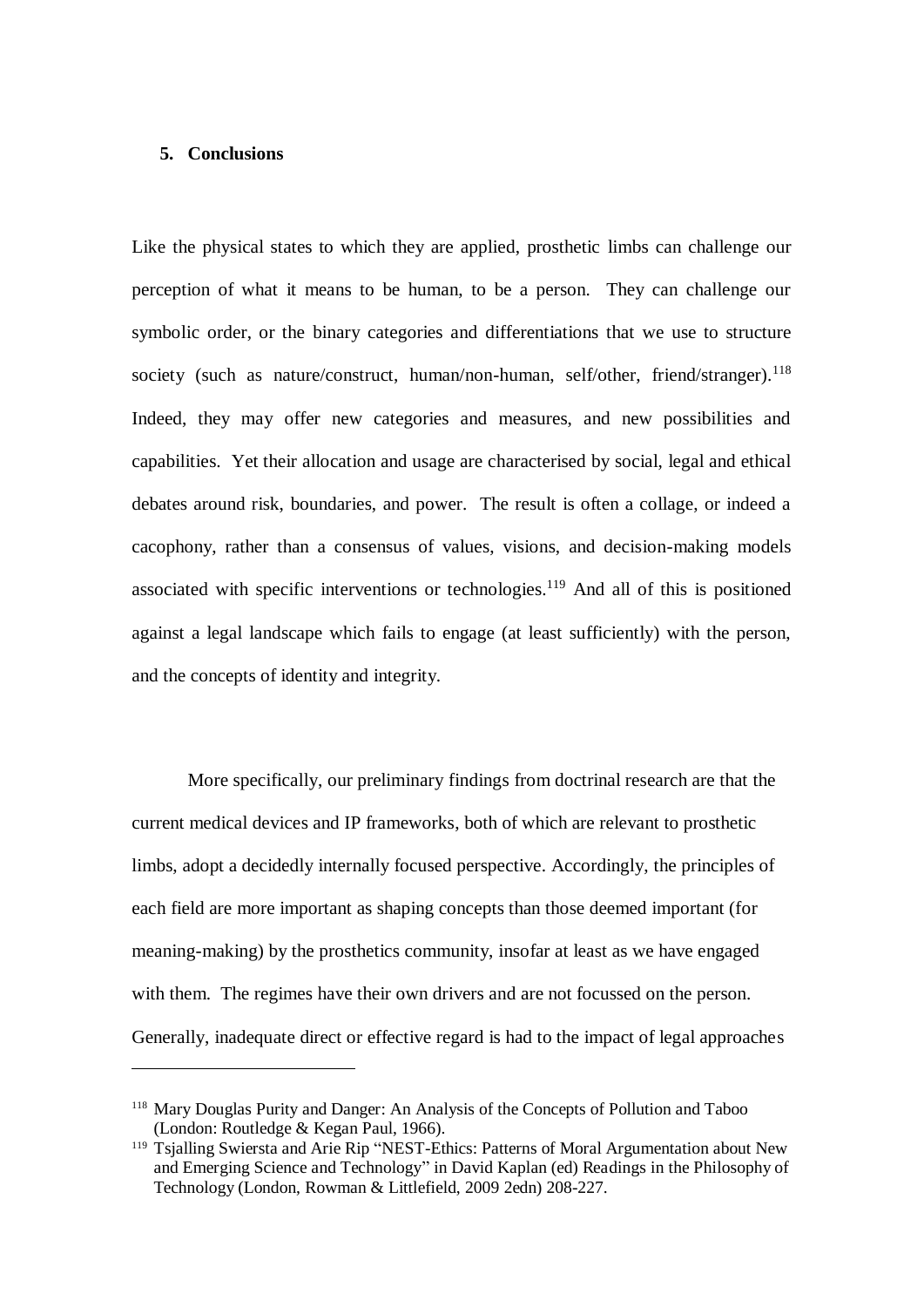and decisions on the user from both an existential and a practical perspective. Additionally, the regimes discussed are insufficiently joined up, though they share an over-reliance on largely unexamined understandings of the 'normal' and lack of engagement with others.

Medical devices and IP focus on shaping particular activities aimed at solving particular problems. Key drivers are safety and functionality on the one hand, and money/commerce and reward (with some unfocussed regard to public benefit) on the other. Each of these has their own control and authority structures as discussed. Across these, there is limited space for user views or participation in the prosthetic user context, and no focus on the core of the person and what the person could aspire to become. Regarding medical devices, it is tempting to argue that when seeking to deliver patient safety and to manage risk, there is no place for a focus on, or indeed engagement with, the core concepts and their legal reflections. But this ignores the arguments put forward here; it accords greater weight to the values of one legal and value system than to another, and stresses economics rather than enabling the pursuit of the identity and choices of the user. Further, this approach accords power to those who have traditionally held it – doctors, the NHS, managers, IP owners and corporate manufacturers - rather than to users. An approach which is more open to users may not of course appeal to all users; not all may wish to exercise their choice. Yet this does not mean that the opportunity, together with structures which could embed, for example, wider regard for user groups (both locally, in each centre for the benefit of users of that centre, and nationally, such as the All-Party Parliamentary Limb Loss Group - who advocate for amputees throughout the UK), should not be pursued.